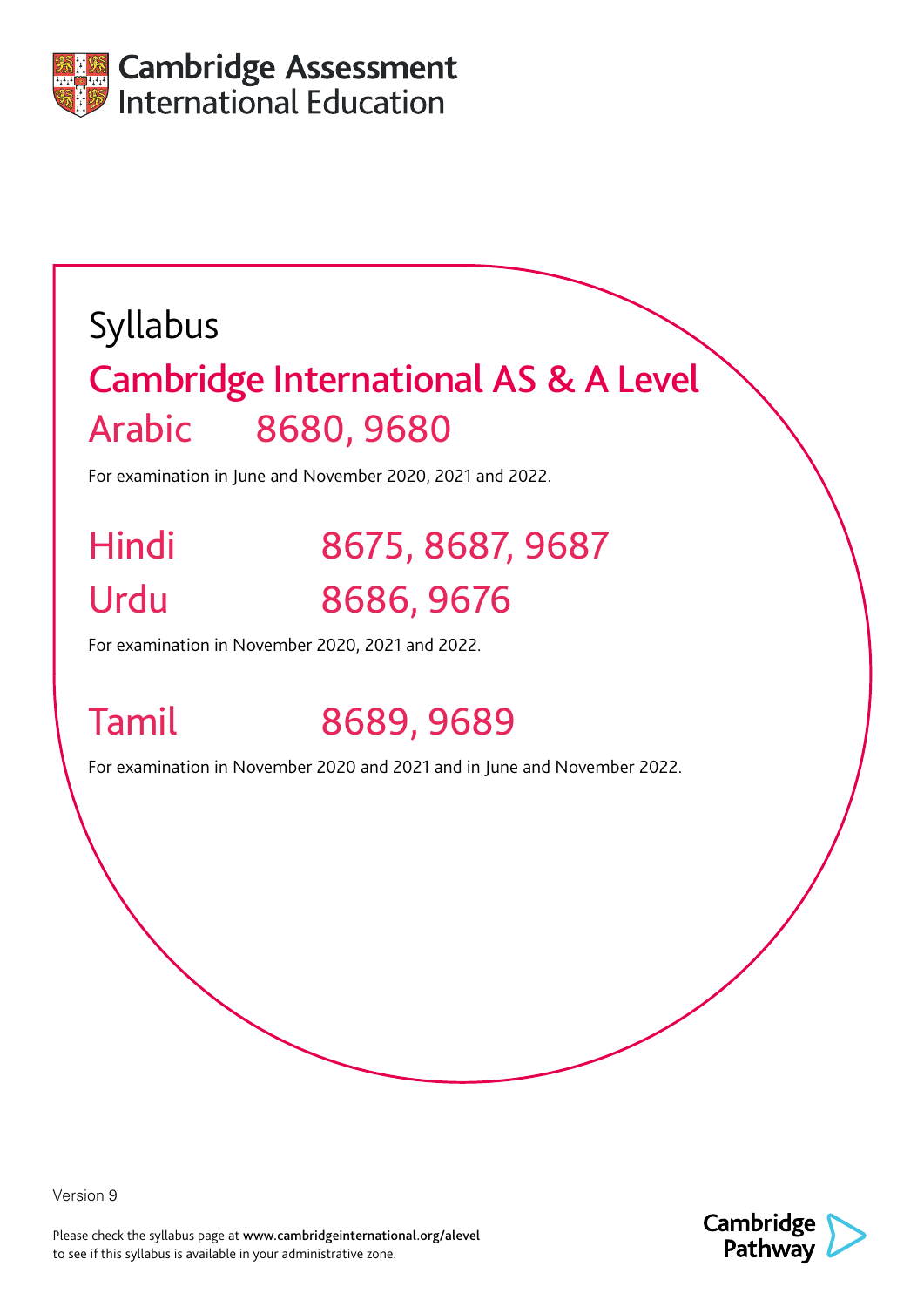### **Contents**

### Introduction [..........................................................................................................................](#page-4-0)2 Why choose Cambridge Assessment International E [Why Cambridge International AS & A Levels?](#page-2-0) Why Cambridge International AS & A Level Arabic, [Teacher support](#page-4-0) 1 Assessment at a glance [.................................................................................................7](#page-4-0) 2 Syllabus aims and assessment objectives. 2.1 [Syllabus aims](#page-5-0) 2.2 [Assessment objectives](#page-5-0) 3 Topic areas [...................................................................................................................10](#page-6-0) 4 Description of components [..........................................................................................11](#page-6-0) 4.1 [Component 2: Reading and Writing](#page-6-0) 4.2 [Component 3: Essay](#page-6-0) 4.3 [Component 4: Texts](#page-7-0) 4.4 [Component 5: Prose](#page-7-0) 4.5 [Set texts for Component 4](#page-7-0) 5 Topic areas – further guidance ..................... 6 [Mark schemes..............................................................................................................25](#page-13-0) 6.1 [Component 2: Reading and Writing](#page-13-0) 6.2 [Component 3: Essay](#page-14-0)  6.3 [Component 4: Texts](#page-15-0)

#### 7 Other information [.........................................................................................................30](#page-16-0)

[Equality and inclusion](#page-16-0) [Language](#page-16-0) [Grading and reporting](#page-16-0) [Exam administration](#page-16-0) 

| Education?          |  |  |
|---------------------|--|--|
| Hindi, Tamil, Urdu? |  |  |
|                     |  |  |
|                     |  |  |
|                     |  |  |
|                     |  |  |
|                     |  |  |
|                     |  |  |

Cambridge Assessment International Education is part of the Cambridge Assessment Group. Cambridge Assessment is the brand name of the University of Cambridge Local Examinations Syndicate (UCLES), which itself is a department of the University of Cambridge.

UCLES retains the copyright on all its publications. Registered centres are permitted to copy material from this booklet for their own internal use. However, we cannot give permission to centres to photocopy any material that is acknowledged to a third party even for internal use within a centre.

### <span id="page-1-0"></span>**Changes to the syllabus for 2020, 2021 and 2022**

The syllabus has been updated. The latest syllabus is version 9, published May 2022.

The front cover and the availability section of the syllabus have been updated to clarify the availability of Cambridge International AS & A Level Arabic 8680/9680.

#### **Previous changes published June 2021**

In 2022 9689/8689 A Level Tamil is available in the June and November series.

#### **Previous changes published September 2020**

For 9680 Cambridge International A Level Arabic, black vertical lines have been added on page 15 to indicate that a different range of pages for set text 2 is to be studied for 2022:

*Ta––rı- -kh al-Adab al-'Arabı- -: al-'Asr al-'Abba–sı- - al-Tha–nı- -*, Dr Shawqı- *-* Dhayf, **pp. 296–324**

#### **Previous changes published January 2020**

For 9689 Cambridge International A Level Tamil, clarification has been made on page 19, of the set texts to be studied for 2021.

#### **Previous changes published September 2019**

Changes have been made to set texts for syllabus 9676 Cambridge International A Level Urdu, page 21: the Nazmein *Khizreraah* by Iqbal has been replaced with *Sarmaya-o-Mehnat*.

#### **Previous changes published March 2019**

Changes have been made to 8675 and 9687: Additional clarification page 17, set texts for examination in 2020, 2021 and 2022 continued

#### **Section 2**

Adhunik Kahani Sangrah, edited by Sarojini Sharma, Published by Kendriya Hindi Sansthan, Agra-5, India

The following stories to be studied:

Namak ka daroga, Premchand Puraskar, Jayshankar Prasad Kalakar, Rajendra Yadav Rani maa ka Chabootra, Mannu Bhandari Subaha ki Sair, Nirmal Varmai

This selection makes up one set text and should be studied as a whole. In the examination, candidates must answer no more than one question on this selection.

Please be aware that not all editions of this text contain all the prescribed stories. Please make sure that the edition you use contains all of the prescribed stories.

#### **Previous changes published February 2019**

For 9680 Cambridge International A Level Arabic, clarification of set texts has been made for years 2020, 2021 and 2022 (including which editions are also available for teaching).

Significant changes to the syllabus are indicated by black vertical lines either side of the text.

**You are strongly advised to read the whole syllabus before planning your teaching programme.**

*Changes to the syllabus is continued on the inside back cover.*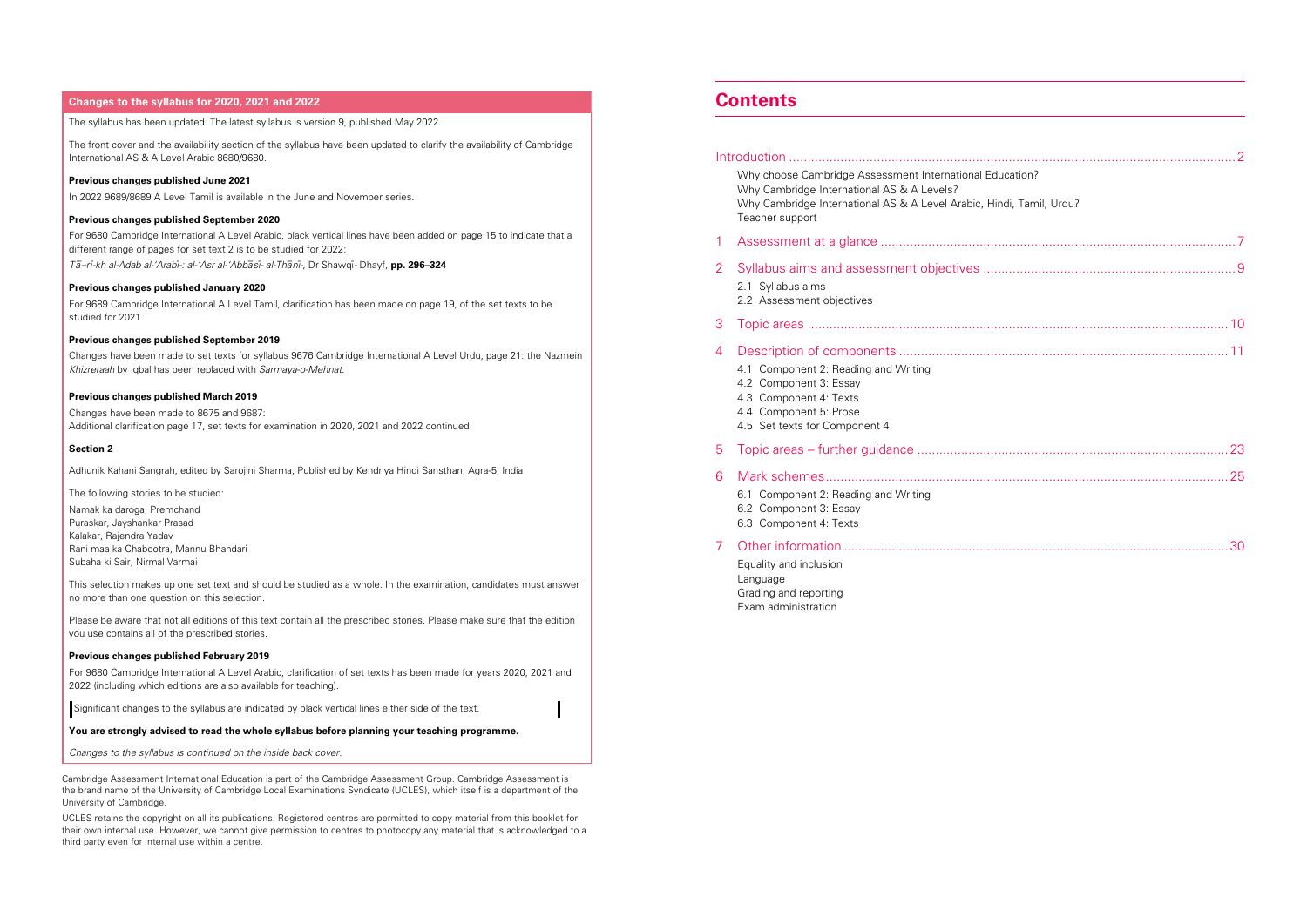### <span id="page-2-0"></span>Why choose Cambridge Assessment International Education?

Cambridge Assessment International Education prepares school students for life, helping them develop an informed curiosity and a lasting passion for learning. We are part of the University of Cambridge.

Our international qualifications are recognised by the world's best universities and employers, giving students a wide range of options in their education and career. As a not-for-profit organisation, we devote our resources to delivering high-quality educational programmes that can unlock learners' potential.

- confident in working with information and ideas their own and those of others
- responsible for themselves, responsive to and respectful of others
- reflective as learners, developing their ability to learn
- innovative and equipped for new and future challenges
- engaged intellectually and socially ready to make a difference.

Our programmes and qualifications set the global standard for international education. They are created by subject experts, rooted in academic rigour and reflect the latest educational research. They provide a strong platform for students to progress from one stage to the next, and are well supported by teaching and learning resources.

Every year, nearly a million Cambridge learners from 10000 schools in 160 countries prepare for their future with an international education from Cambridge.

#### **Cambridge learners**

Our mission is to provide educational benefit through provision of international programmes and qualifications for school education and to be the world leader in this field. Together with schools, we develop Cambridge learners who are:



**Learn more** about the Cambridge learner attributes in Chapter 2 of our *Implementing the curriculum with Cambridge* guide at www.cambridgeinternational.org/curriculumguide

## Why Cambridge International AS & A Levels?

Cambridge International AS & A Levels are international in outlook, but retain a local relevance. The syllabuses provide opportunities for contextualised learning and the content has been created to suit a wide variety of schools, avoid cultural bias and develop essential lifelong skills, including creative thinking and problem-solving.

Our aim is to balance knowledge, understanding and skills in our qualifications to enable students to become effective learners and to provide a solid foundation for their continuing educational journey. Cambridge International AS & A Levels give students building blocks for an individualised curriculum that develops their knowledge, understanding and skills.

Cambridge International AS & A Level curricula are flexible. It is possible to offer almost any combination from a wide range of subjects. Cambridge International A Level is typically a two-year course, and Cambridge International AS Level is typically one year. Some subjects can be started as a Cambridge International AS Level and extended to a Cambridge International A Level.

There are three possible assessment approaches for Cambridge International AS & A Level:

Students take all papers of the Cambridge International A Level course in the same examination series, usually at the end of the second year of study.



A Level programme.

#### **Option two Option three**

Year 2

Year 1

(remainder of A Level) **Cambridge International A Level**

Every year thousands of students with Cambridge International AS & A Levels gain places at leading universities worldwide. Cambridge International AS & A Levels are accepted across 195 countries. They are valued by top universities around the world including those in the UK, US (including Ivy League universities), European nations, Australia, Canada and New Zealand. Learners should check the university website for specific entry requirements before applying.

#### **Did you know?**

In some countries universities accept Cambridge International AS Levels in their own right as qualifications counting towards entry to courses in the same or other related subjects. Many students who take Cambridge International AS Levels also choose to progress to Cambridge International A Level.

#### **Learn more**

For more details go to www.cambridgeinternational.org/recognition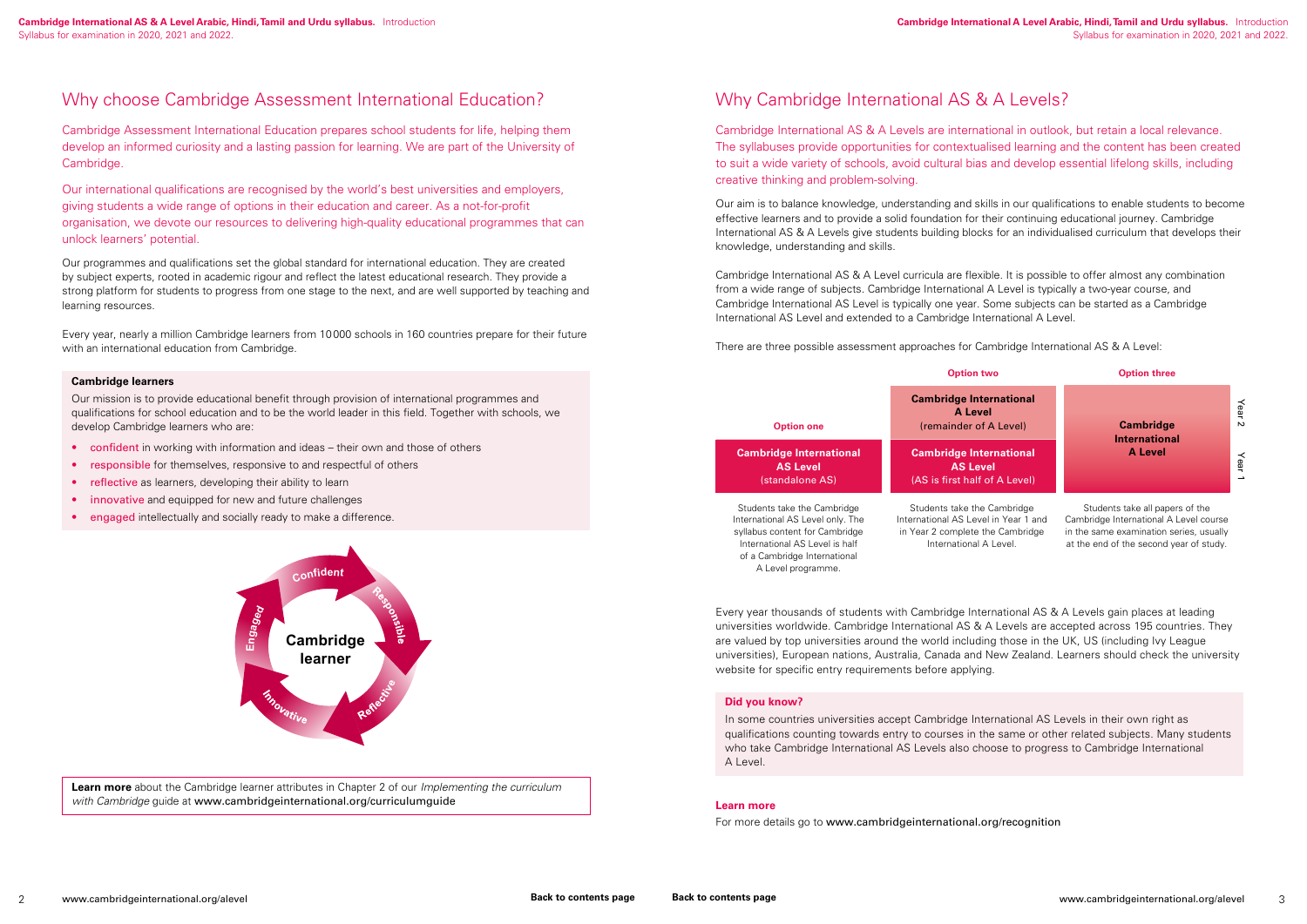You can make entries for this qualification through your usual channels. If you have any questions, please contact us at info@cambridgeinternational.org

#### **How can I find out more?**

#### **If you are already a Cambridge school**

#### **If you are not yet a Cambridge school**

 Our research has shown that students who came to the university with a Cambridge AICE background performed better than anyone else that came to the university. That really wasn't surprising considering the emphasis they have on critical research and analysis, and that's what we require at university.  $\bigcirc$ 

Learn more about the benefits of becoming a Cambridge school from our website at www.cambridgeinternational.org/startcambridge Email us at info@cambridgeinternational.org to find out how your organisation can register to become a Cambridge school.

### Cambridge AICE

Cambridge AICE Diploma is the group award of the Cambridge International AS & A Level. It gives schools the opportunity to benefit from offering a broad and balanced curriculum by recognising the achievements of candidates who pass examinations from different curriculum groups.

#### **Learn more**

For more details go to www.cambridgeinternational.org/aice

John Barnhill, Assistant Vice President for Enrollment Management, Florida State University, USA

### <span id="page-3-0"></span>Why Cambridge International AS & A Level Arabic, Hindi, Tamil, Urdu?

#### **About the syllabus**

Cambridge International AS and A Levels in languages other than English are accepted by universities and employers as proof of linguistic ability and understanding. Successful language students gain lifelong skills, including:

- the ability to communicate confidently and clearly in the target language;
- a sound understanding of the nature of language and language study, and of the skills and abilities required for further study and leisure;
- insight into the culture and contemporary society of countries where the language is spoken;
- better integration into communities where the language is spoken;
- positive attitudes towards language learning, towards the speakers of other languages, and towards other cultures and societies;
- skills which can be used in other areas of learning, such as analysis and memory skills.

#### **Guided learning hours**

Guided learning hours give an indication of the amount of contact time teachers need to have with learners to deliver a particular course. Our syllabuses are designed around 180 guided learning hours for Cambridge International AS Level, and around 360 guided learning hours for Cambridge International A Level.

These figures are for guidance only. The number of hours needed to gain the qualification may vary depending on local practice and the learners' previous experience of the subject.

#### **Prior learning**

We recommend that candidates who are beginning this course should have previously completed a Cambridge O Level or Cambridge IGCSE® assessment/course or equivalent in Arabic/Hindi/Tamil/Urdu.

#### **Progression**

A Cambridge International A Level in a language provides a suitable foundation for the study of languages or related courses in higher education. Equally it is suitable for candidates intending to pursue careers or further study in languages, or as part of a course of general education.

A Cambridge International AS Level in a language provides a suitable foundation for the study of the language at Cambridge International A Level and thence for related courses in higher education. Depending on local university entrance requirements, it may permit or assist progression directly to university courses in languages or some other subjects. It is also suitable for candidates intending to pursue careers or further study in languages, or as part of a course of general education.

We recommend learners check the Cambridge recognitions database and the university websites to find the most up-to-date entry requirements for courses they wish to study.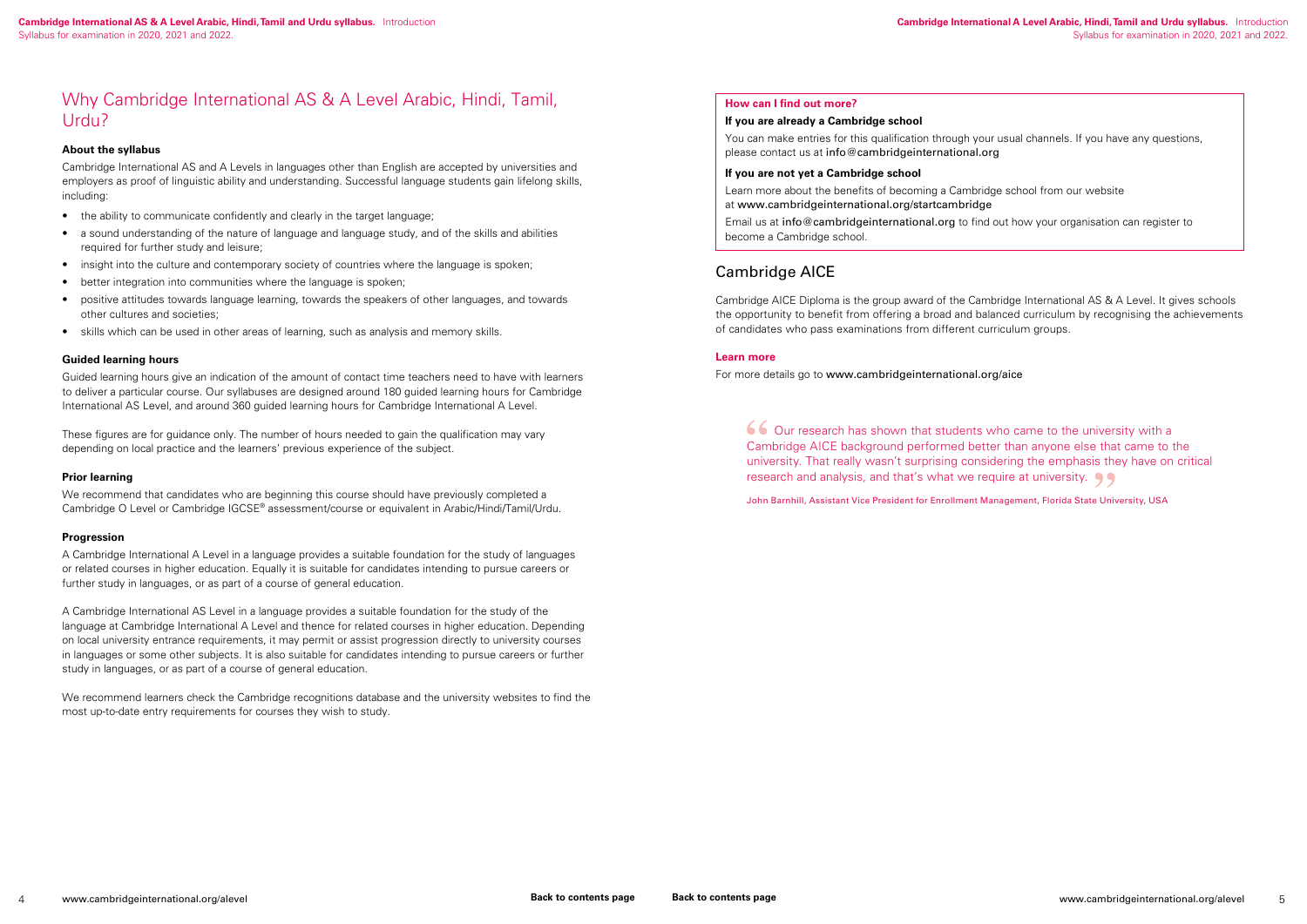**Cambridge International A Level Arabic, Hindi, Tamil and Urdu syllabus.** Assessment at a glance Syllabus for examination in 2020, 2021 and 2022.

### <span id="page-4-0"></span>Teacher support

We offer a wide range of practical and innovative support to help teachers plan and deliver our programmes and qualifications confidently.

The support package for our Cambridge International AS & A Levels gives teachers access to a worldwide teaching community enabling them to connect with other teachers, swap ideas and share best practice.

#### **Learn more**

Find out more about support for this syllabus at www.cambridgeinternational.org/alevel

Visit our online resource bank and discussion forum at www.cambridgeinternational.org/support

You can find useful information, as well as share your ideas and experiences with other teachers, on our social media channels and community forums. Find out more at

www.cambridgeinternational.org/social-media

#### **Teaching and learning**

We offer self-study and tutor-led online training courses via our virtual learning environment. A wide range of syllabus-specific courses and skills courses is available. We also offer training via video conference and webinars.

We offer a wide range of practice-based qualifications at Certificate and Diploma level, providing a framework for continuing professional development.

- Support materials provide teachers with ideas and planning resources for their lessons.
- Endorsed textbooks, ebooks and digital resources are produced by leading publishers. We have quality checked these materials to make sure they provide a high level of support for teachers and learners.
- Resource lists to help support teaching, including textbooks and websites.
- Advanced (A) Level or
- Advanced Subsidiary (AS) Level.

**Exam preparation** • Past question papers and mark schemes so

- teachers can give learners the opportunity to practise answering different questions.
- Example candidate responses help teachers understand exactly what examiners are looking for.
- Principal examiner reports describing learners' overall performance on each part of the papers. The reports give insight into common misconceptions shown by learners, which teachers can address in lessons.

#### **Professional development**

#### **Face-to-face training**

We hold workshops around the world to support teachers in delivering Cambridge syllabuses and developing their skills.

#### **Online training**

#### **Qualifications**

### Cambridge International AS & A Level support for

teachers

### **1 Assessment at a glance**

Centres and candidates can choose to take an assessment at either

Candidates wishing to take a Cambridge International A Level must take **all components** of the assessment in the **same** examination series. It is not possible for candidates to follow a staged assessment of these qualifications. Centres can offer an AS qualification either as a stand-alone assessment, or as a means of testing candidates' skills and competence before they enter for the Cambridge International A Level exam. See Section 4 for an outline of the components.

**Note**: The use of dictionaries is not permitted in any assessment.

### Availability

|               | <b>A Level</b> | <b>AS Language</b> | <b>AS Literature</b> | <b>Examined in</b> |
|---------------|----------------|--------------------|----------------------|--------------------|
| <b>Arabic</b> | 9680           | 8680               | n/a                  | June and November  |
| <b>Hindi</b>  | 9687           | 8687               | 8675                 | November           |
| Tamil         | 9689           | 8689               | n/a                  | November**         |
| Urdu          | 9676*          | 8686               | n/a                  | November           |

\*Candidates in Pakistan take syllabus 9686 (Pakistan only). Please refer to the 9686 syllabus booklet for details.

\*\* In 2020 and 2021, 9689/8689 is available in the November series only. In 2022, 9689/8689 is available in the June and November series.

These syllabuses are available to private candidates.

All Cambridge schools are allocated to one of six administrative zones. Each zone has a specific timetable. The syllabuses for 9689/8689 and 9680/8680 are not available in all administrative zones. To find out about availability check the syllabus page at www.cambridgeinternational.org/alevel

Detailed timetables are available from www.cambridgeinternational.org/timetables

Centres in the UK that receive government funding are advised to consult the Cambridge website www.cambridgeinternational.org for the latest information before beginning to teach these syllabuses.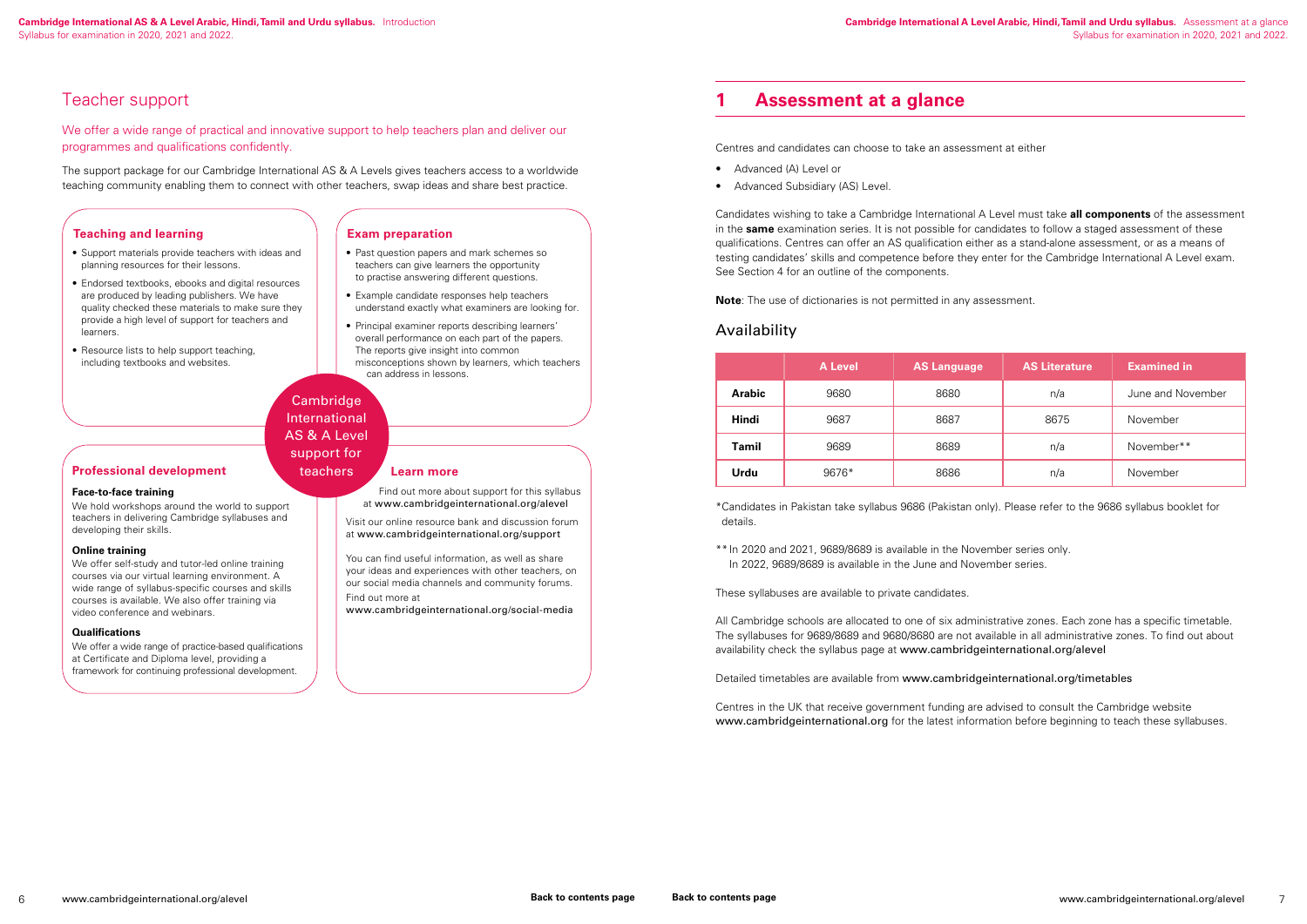### <span id="page-5-0"></span>Scheme of assessment summary

Where a component is common to two or more qualifications, grading of each qualification is carried out separately.

|                    | <b>Component 2</b><br><b>Reading and</b><br><b>Writing</b> |           | <b>Component 3</b><br><b>Essay</b> |           | <b>Component 4</b><br><b>Texts</b> |           | <b>Component 5</b><br><b>Prose</b> |           |
|--------------------|------------------------------------------------------------|-----------|------------------------------------|-----------|------------------------------------|-----------|------------------------------------|-----------|
|                    | duration                                                   | weighting | duration                           | weighting | duration                           | weighting | duration                           | weighting |
| A Level            | 1 hour<br>45 mins                                          | 35%       | 1 hour<br>30 mins                  | 20%       | 2 hours<br>30 mins                 | 35%       | 45 mins                            | 10%       |
| <b>AS Language</b> | 1 hour<br>45 mins                                          | 70%       | 1 hour<br>30 mins                  | 30%       | —                                  |           | $\overline{\phantom{0}}$           |           |
| AS Literature*     |                                                            |           | $\overline{\phantom{m}}$           |           | 2 hours<br>30 mins                 | 100%      |                                    |           |

\* AS Literature is only available in Hindi

### Combining this with other syllabuses

Candidates can combine this syllabus in an examination series with any other Cambridge International syllabus, except:

• syllabuses with the same title at the same level.

In addition, where a component contributes to different awards, candidates may not take more than one of those awards in the same examination series:

- Cambridge International A Level candidates may **not** take a Cambridge International AS Level qualification in the same language in the same series
- Cambridge International AS Level candidates may **not** take the Cambridge International A Level qualification in the same language in the same series

Note: Candidates offering Hindi **may** take AS Language and AS Literature in the same series.

#### In addition:

• Syllabus 9676 Urdu may **not** be taken in the same series as 9686 Urdu (Pakistan only).

## **2 Syllabus aims and assessment objectives**

## 2.1 Syllabus aims

Cambridge International AS and A Level syllabuses in languages other than English aim to:

- develop the ability to understand a language from a variety of registers
- enable students to communicate confidently and clearly in the target language
- form a sound base of skills, language and attitudes required for further study, work and leisure
- develop insights into the culture and civilisation of the countries where the language is spoken, including the study of literary texts where appropriate (this does not apply to AS Language qualifications)
- encourage positive attitudes to language learning and a sympathetic approach to other cultures and civilisations
- support intellectual and personal development by promoting learning and social skills.

## 2.2 Assessment objectives

The examinations are designed to assess candidates' linguistic competence and their knowledge of contemporary society. In the exams, candidates will be expected to:

- understand and respond to texts written in the target language, drawn from a variety of sources such as magazines, newspapers, reports, books and other forms of extended writing
- manipulate the target language accurately in spoken and written forms, choosing appropriate examples of lexis and structures
- select information and present it in the target language
- organise arguments and ideas logically.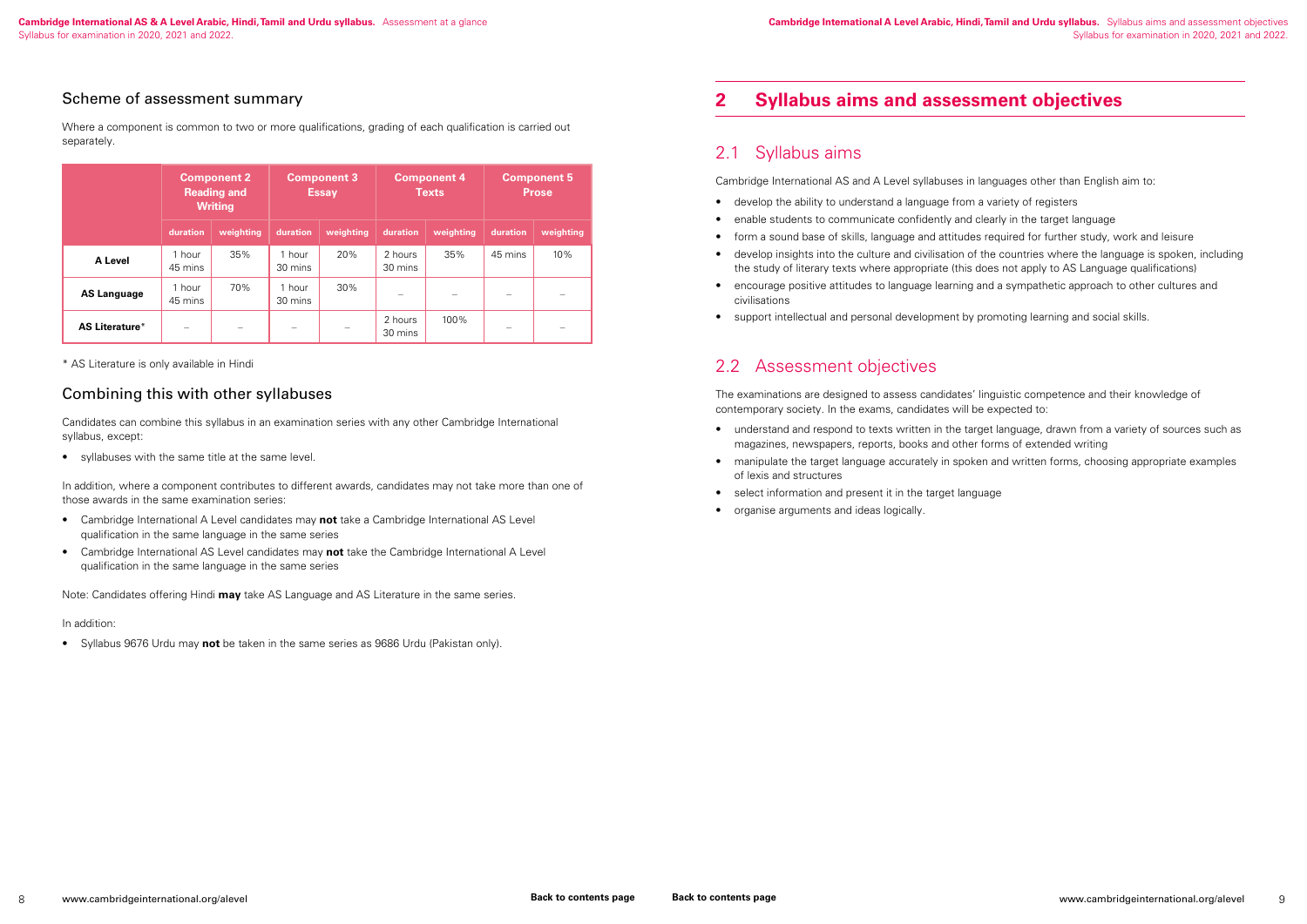### <span id="page-6-0"></span>**3 Topic areas**

All textual material used in the examinations will be drawn from the topic areas below, with reference to the country or countries where the language is spoken. More guidance on the topic areas is given in Section 5.

- Human relationships
- Family
- Generation gap
- Young people
- Patterns of daily life
- Urban and rural life
- The media
- Food and drink
- Law and order
- Philosophy and belief
- Health and fitness
- Work and leisure
- Equality of opportunity
- Employment and unemployment
- Sport
- Free time activities
- Travel and tourism
- **Education**
- Cultural life/heritage
- War and peace
- Social and economic development
- Scientific and medical advances
- Technological innovation
- Environment
- Conservation
- Pollution
- Contemporary aspects of the country or countries where the language is spoken

## **4 Description of components**

### 4.1 Component 2: Reading and Writing

#### **1 hour 45 minutes, 70 marks**

Two passages in the target language are set which deal with related themes.

Candidates answer specific and general comprehension questions on the two passages, and respond to a task requiring a summary or comparison of issues raised. The target language will be used for all questions and answers.

The passages will have been written during the last twenty years, and will reflect the international scene. In addition:

- the two passages, taken together, will not exceed 750 words
- on the first passage, two tests (5 marks each) will cover vocabulary recognition and grammatical manipulation. These will be followed by a series of comprehension questions (15 marks for Content and 5 marks for Quality of Language)
- on the second passage, there will be a series of comprehension questions (15 marks for Content and 5 marks for Quality of Language)
- the last question will require candidates to write about 140 words, drawing information from both passages and adding their own opinions, (10 marks for information drawn from the passages, 5 marks for personal response to the material, and 5 marks for Quality of Language).

## 4.2 Component 3: Essay

### **1 hour 30 minutes, 40 marks**

A list of five topics, selected from the topic areas in Section 3, is published below for each year of examination. The list changes every year. A question will be set on each of the five topics corresponding to the year of examination; candidates choose **one** question and write an essay in the target language of 250–400 words. Of the 40 marks available, 24 are for the quality of the language and 16 for the content (see Section 6, Mark Schemes).

| <b>Set topics for examination</b>                                                                      | <b>Set topics for examination</b>                                                                                                              | <b>Set topics for examination</b>                                                                                                                  |
|--------------------------------------------------------------------------------------------------------|------------------------------------------------------------------------------------------------------------------------------------------------|----------------------------------------------------------------------------------------------------------------------------------------------------|
| in 2020:                                                                                               | in $2021:$                                                                                                                                     | in 2022:                                                                                                                                           |
| Generation gap<br>2. Health and fitness<br>3. Education<br>Technological innovation<br>5. Conservation | 1. Patterns of daily life<br>2. Food and drink<br>3. Employment and<br>unemployment<br>4. Social and economic<br>development<br>5. Environment | Young people<br>1.<br>The media<br>$\mathcal{P}$<br>3. Equality of opportunity<br>4. Free time activities<br>5. Scientific and medical<br>advances |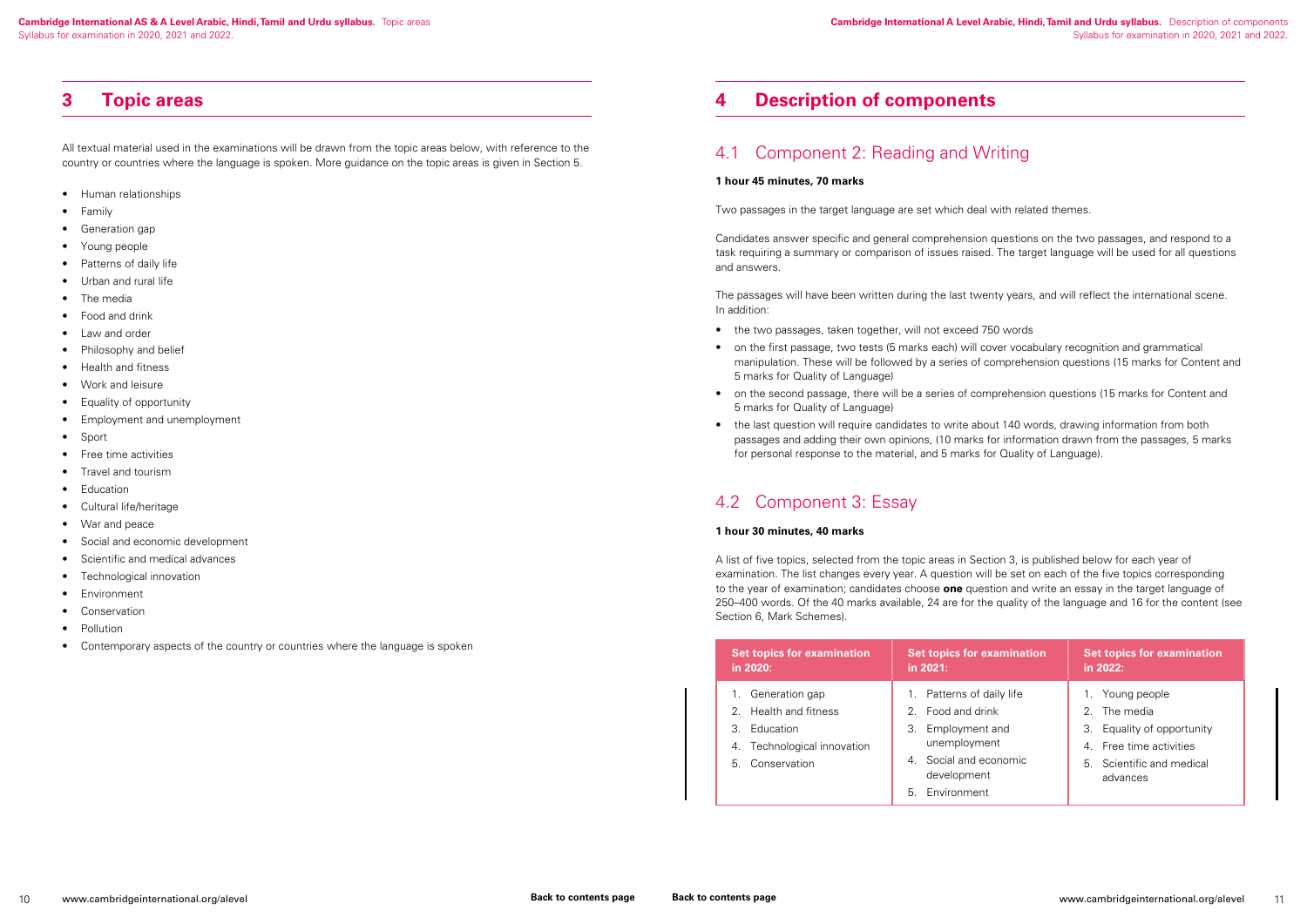#### **Cambridge International A Level Arabic, Hindi, Tamil and Urdu syllabus.** Description of components Syllabus for examination in 2020, 2021 and 2022.

### <span id="page-7-0"></span>4.3 Component 4: Texts

#### **2 hours 30 minutes, 75 marks**

Candidates answer **three** questions in the target language. Each question must be on a different text, taken from the list corresponding to the year of examination in Section 4.5. The list for each year is divided into two sections: candidates must choose at least one text from each section.

Each question is marked out of 25. Candidates are advised to write between 500 and 600 words. Candidates who write more than 600 words cannot be placed higher than the 16–17 category for that answer (see Section 6, Mark Schemes).

Set texts may **not** be taken into the examination room.

#### **Section 1**

Candidates are given a choice of two questions for each text.

For each text in this section there will be an extended passage taken from the text followed by either a single question or a number of short questions. This will not be a context passage (the location of the passage is given) but a stimulus to allow candidates to bring a focus to their answer. Candidates are asked to comment on particular aspects of the passage and/or to indicate how the passage reflects the book as a whole.

The alternative question will be an essay question, similar to those in Section 2.

#### **Section 2**

For each text there is a choice of two questions focusing on issues central to the text. Candidates are expected to show detailed knowledge of the text and awareness of how the author conveys the message of the work.

### 4.4 Component 5: Prose

#### **45 minutes, 40 marks**

Candidates translate a short passage from English into the target language.

### 4.5 Set texts for Component 4

### 4.5.1 Set texts for Arabic

Note that the list of set texts is different for each year. Please ensure that you refer to the table corresponding to the year in which candidates will sit the examination.

### 2020

#### **Set texts for examination in 2020**

#### **Section 1**

- 1. *Tārīkh al-Adab al-'Arabī 1: al-'Asr al-Jāhilī*, Dr Shawqī Dhayf, pp. 300–322 Published by Dar El Maaref, Cairo, Egypt (11th edition, 1995)
- 2. *Ta–rı-kh al-Adab al-'Arabı- : al-'Asr al-'Abba–sı- al-Tha–nı-* , Dr Shawqı- Dhayf, pp. 270–296 Published by Dar El Maaref, Egypt (12th edition, 2001)
- 3. *Min al-Adab al-Nisa'ee al-Mu'aser: Al-Arabi wa al-Gharbi*, Laila Al-Sabbagh, pp. 13–45 Publications of Wizarat al-Thaqafah fi Al-Jumhuriyah Al-Suriyah, Damascus, Syria (1996)

#### **Section 2**

- 4. Ahl-ul-Kahf, Tawfiq Al-Hakim Published by Maktabat Misr, Cairo, Egypt (1933) (Also available from: Dar Al-Shorouk, Cairo, Egypt (10th edition, 2017))
- 5. *Al-Awasif, Gibran Khalil Gibran* Published by Dar Al-Arab, Cairo, Egypt (1920) (Also available from: Hachette Antoine, Beirut, Lebanon (6th edition, 2016))
- The following stories to be studied: *Al-Umum wa dhwa–tuha Al-A– sifa Al-Shayta–n Al-Salba–n Al-Sam fi al-dasm Al-Banafsaja al-tamu–ha*
- 6. *Qindı-l Ummu Ha–shim,* Yahya Haqqi Published by Dar Al-maaref (16th edition, 2015)

The following stories to be studied: *Qindı-l Ummu Ha–shim Al-So–lhafa–' Tateer Ku–nnaa Thalathatu Ayta–m*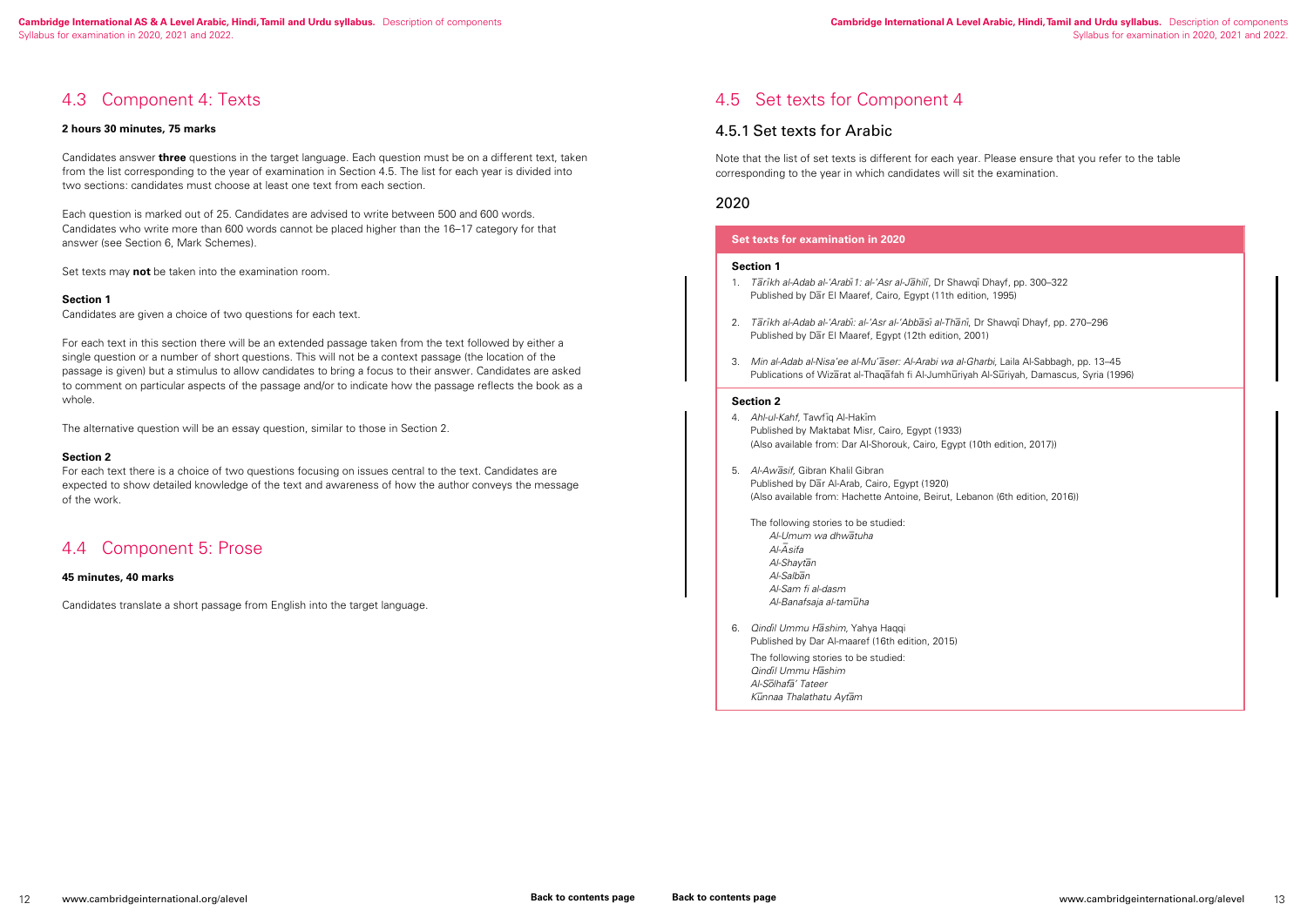2022

#### **Set texts for examination in 2022**

#### **Section 1**

- 1. *Tarikh al-Adab al-'Arabi 1: al-'Asr al-Jahili*, Dr Shawqi Dhayf, pp. 300–322 Published by Dar El Maaref, Cairo, Egypt (11th edition, 1995)
- 2. *Ta–rı-kh al-Adab al-'Arabı- : al-'Asr al-'Abba–sı- al-Tha–nı-* , Dr Shawqı- Dhayf, pp. 296–324 Published by Dar El Maaref, Egypt (12th edition, 2001)
- 3. Min al-Adab al-Nisa'ee al-Mu'aser: Al-Arabi wa al-Gharbi, Laila Al-Sabbagh, pp. 13-45 Publications of Wizarat al-Thaqafah fi Al-Jumhuriyah Al-Suriyah, Damascus, Syria (1996)

- 4. Ahl-ul-Kahf, Tawfiq Al-Hakim Published by Maktabat Misr, Cairo, Egypt (1933) (Also available from: Dar Al-Shorouk, Cairo, Egypt (10th edition, 2017))
- 5. *Al-Awasif, Gibran Khalil Gibran* Published by Dar Al-Arab, Cairo, Egypt (1920) (Also available from: Hachette Antoine, Beirut, Lebanon (6th edition, 2016))
- The following stories to be studied: *Al-Umum wa dhwa–tuha Al-A– sifa Al-Shayta–n Al-Salba–n Al-Sam fi al-dasm Al-Banafsaja al-tamu–ha*

6. *Al-Riwa–yah Al-Mustahilah Foosayfisa' Dimashqı-yah,* Gha–da Al-Samma–n pp.1–388 Published by Ghada Al-Samman, Beirut, Lebanon (First Edition 1997)

#### **Section 2**

- 4. *Ahl-ul-Kahf,* Tawfīq Al-Hakīm Published by Maktabat Misr, Cairo, Egypt (1933) (Also available from: Dar Al-Shorouk, Cairo, Egypt (10th edition, 2017))
- 5. *Al-Awasif, Gibran Khalil Gibran* Published by Dar Al-Arab, Cairo, Egypt (1920) (Also available from: Hachette Antoine, Beirut, Lebanon (6th edition, 2016))
- The following stories to be studied: *Al-Umum wa dhwa–tuha Al-A– sifa Al-Shayta–n Al-Salba–n Al-Sam fi al-dasm Al-Banafsaja al-tamu–ha*

6. *Al-Riwa–yah Al-Mustahilah Foosayfisa' Dimashqı-yah,* Gha–da Al-Samma–n pp.1–388 Published by Ghada Al-Samman, Beirut, Lebanon (First Edition 1997)

This selection makes up one set text and should be studied as a whole. In the examination, candidates must answer no more than **one** question on this selection

### 2021

#### **Set texts for examination in 2021**

#### **Section 1**

- 1. *Tārīkh al-Adab al-'Arabī 1: al-'Asr al-Jāhilī*, Dr Shawqī Dhayf, pp. 300–322 Published by Dar El Maaref, Cairo, Egypt (11th edition, 1995)
- 2. *Ta–rı-kh al-Adab al-'Arabı- : al-'Asr al-'Abba–sı- al-Tha–nı-* , Dr Shawqı- Dhayf, pp. 270–296 Published by Dar El Maaref, Egypt (12th edition, 2001)
- 3. Min al-Adab al-Nisa'ee al-Mu'aser: Al-Arabi wa al-Gharbi, Laila Al-Sabbagh, pp. 13-45 Publications of Wizarat al-Thaqafah fi Al-Jumhuriyah Al-Suriyah, Damascus, Syria (1996)

#### **Section 2**

This selection makes up one set text and should be studied as a whole. In the examination, candidates must answer no more than **one** question on this selection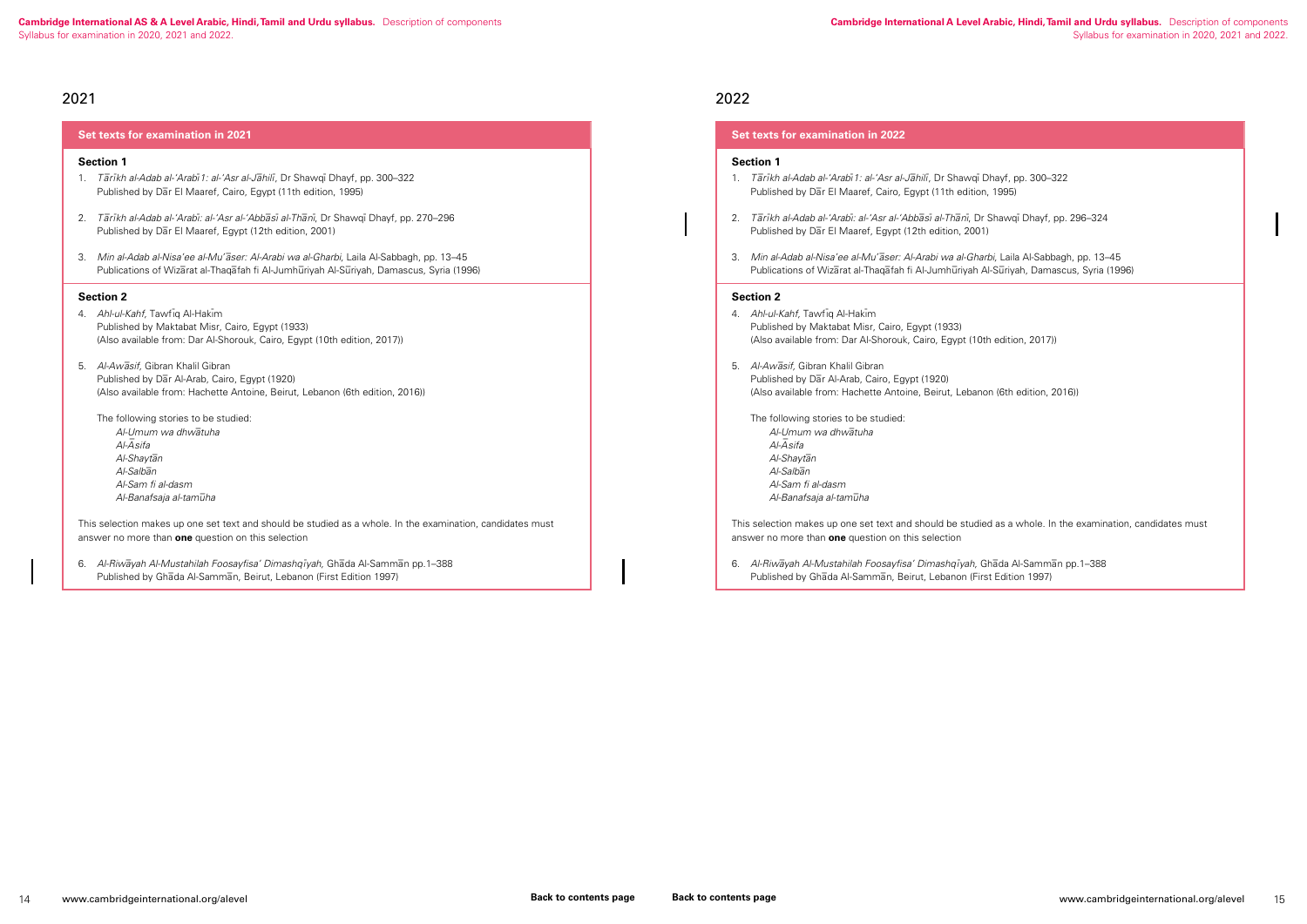**Cambridge International A Level Arabic, Hindi, Tamil and Urdu syllabus.** Description of components Syllabus for examination in 2020, 2021 and 2022.

7/31 Ansari Road, Dariyaganj, New Delhi 110002,

I as a whole. In the examination, candidates must

the prescribed stories. Please make sure that the

 $\mathbf{I}$ 

#### **Set texts for examination in 2020, 2021 and 2022 continued**

#### **Section 2**

 $\blacksquare$ 

| 4. | Adhe-Adhure, Mohan Rakesh<br>Published by Radhakrishna Prakashan Private Limited, 7/31<br>India (2011) ISBN 978-8171199051                                                                                                                                                                                                                    |
|----|-----------------------------------------------------------------------------------------------------------------------------------------------------------------------------------------------------------------------------------------------------------------------------------------------------------------------------------------------|
| 5. | Adhunik Kahani Sangrah, edited by Sarojini Sharma<br>Published by Kendriya Hindi Sansthan, Agra-5, India<br>The following stories to be studied:<br>Namak ka daroga, Premchand<br>Puraskar, Jayshankar Prasad<br>Kalakar, Rajendra Yadav<br>Rani maa ka Chabootra, Mannu Bhandari<br>Subaha ki Sair, Nirmal Varmai                            |
|    | This selection makes up one set text and should be studied as<br>answer no more than <b>one</b> question on this selection.                                                                                                                                                                                                                   |
|    | Please be aware that not all editions of this text contain all the<br>edition you use contains all of the prescribed stories.                                                                                                                                                                                                                 |
| 6. | Marishashiya Hindi Kahaniyan (1987), edited by Abhimanyu<br>Published by Mahatma Gandhi Sansthan, Moka, Mauritius<br>The following stories to be studied:<br>Vishwa Manthan, Ramdev Dhoorundhur<br>M.B.E., Bhanumati Nagdan<br>Mawt ka Sawdagar, Moonishwarlall Chintamunnee<br>Chahe anchahe, Jay Jeewooth<br>Toota pahiya, Abhimanyu Unnuth |
|    | This selection makes up one set text and should be studied as<br>answer no more than <b>one</b> question on this selection.                                                                                                                                                                                                                   |

6. *Marishashiya Hindi Kahaniyan* (1987), edited by Abhimanyu Unnuth

I as a whole. In the examination, candidates must

### 4.5.2 Set texts for Hindi

 $\mathbf{I}$ 

Note that the list of set texts is different for each year. Please ensure that you refer to the table corresponding to the year in which candidates will sit the examination.

| Set texts for examination in 2020, 2021 and 2022                                                                                                                                                                                                                                                                                                                                                                     |  |
|----------------------------------------------------------------------------------------------------------------------------------------------------------------------------------------------------------------------------------------------------------------------------------------------------------------------------------------------------------------------------------------------------------------------|--|
| <b>Section 1</b>                                                                                                                                                                                                                                                                                                                                                                                                     |  |
| Sursagar Sar, edited by Dhirendra Verma<br>$1_{\cdot}$<br>Published by Sahitya Bhawan Ltd, Allahabad 211003, India<br>The following to be studied:                                                                                                                                                                                                                                                                   |  |
| Vinay tatha Bhakti, Mangalacharan, 1-10<br>Gokul Leela, 60-67<br>Uddhav-Gopi Samvad, pahla samvad, 50-57                                                                                                                                                                                                                                                                                                             |  |
| Sri Ramcharitmanas, Tulsidas<br>Published by Gita Press, Gorakhpur 273005, India                                                                                                                                                                                                                                                                                                                                     |  |
| The following to be studied:<br>Uttara Kanda - Dohas 20-26                                                                                                                                                                                                                                                                                                                                                           |  |
| This selection makes up one set text and should be studied as a whole. In the examination, candidates must<br>answer no more than one question on this selection.                                                                                                                                                                                                                                                    |  |
| Prasad, Nirala, Pant and Mahadevi ki Shresth Racnaen, edited by Vacaspati Pathak<br>2.<br>Published by Lok Bharati Prakashan, 15-A Mahatma Gandhi Marg, Allahabad-1, India                                                                                                                                                                                                                                           |  |
| The following poems to be studied:<br>Ah! Vedanaa Milee Vidaaee, Jaishankar Prasad<br>Jagri, Jaishankar Prasad<br>Dhwani, Sooryakant Tripathi 'Nirala'<br>Gahan Hai Yah Andh Kara, Sooryakant Tripathi 'Nirala'<br>Bharat Mata, Sumitranandan Pant<br>Taaj, Sumitranandan Pant                                                                                                                                       |  |
| This selection makes up one set text and should be studied as a whole. In the examination, candidates must<br>answer no more than one question on this selection.                                                                                                                                                                                                                                                    |  |
| Saket, Maithili Sharan Gupt<br>3.<br>Published by Saket Prakashan, Rashtrakavi Niwas, Chirgava, Jhansi, Uttar Pradesh India (2015)                                                                                                                                                                                                                                                                                   |  |
| The following parts to be studied:<br>Dviteeya Sarg: pages 18-24: Lekhani aba kisliye vilamb?Kintu sut hoojo too na virakta<br>Chaturtha Sarg: pages 60-68: Kaushalya kya karati thiKah kar 'hay!' Dharam giri!<br>Ashtam Sarg: pages 165-166: Gurujan samip the ek samay jab raghavAa pahuche pitripad bhi mere<br>Navam Sarg: pages 167-183: Do vansho me prakata karake pavani lok lilaapane is nrip-niketana mei |  |
| This selection makes up one set text and should be studied as a whole. In the examination, candidates must<br>answer no more than <b>one</b> question on this selection.                                                                                                                                                                                                                                             |  |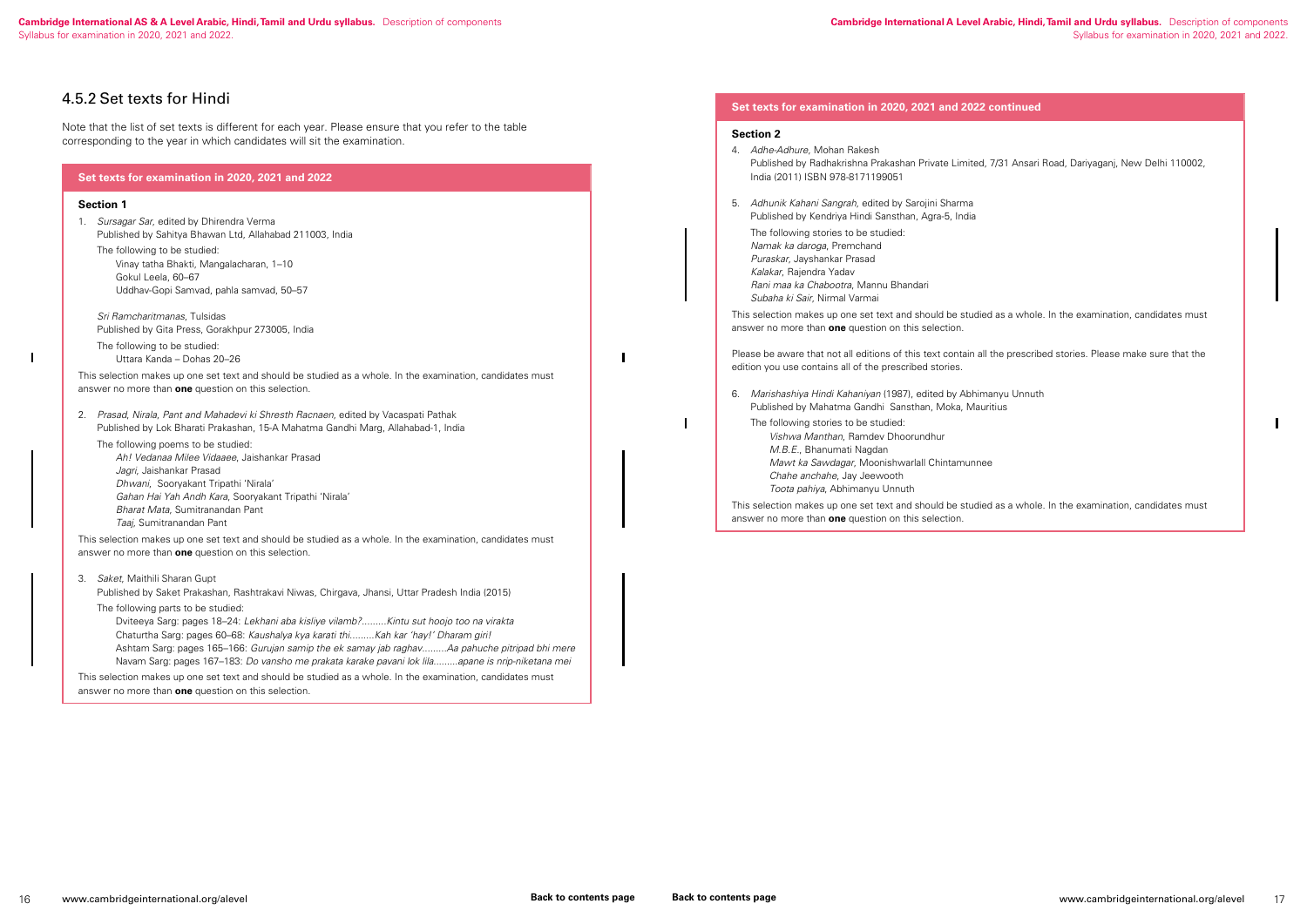### 2021

#### **Set texts for examination in 2021**

#### **Section 1**

1. *Cankam Literature*

*Nattrinai*

330 – AalankudI Vankanaar

*Akanaanuuru*

86 – Nallaavur Kizaar

*Puranaanuuru* 42 – Idaikkatanar 2 – Muranchiyur Mudinagarayar

*Silappadikaaram, Kolaikkalak Kaathai*, lines 105–153 from "Aankan kannul vinagner, kaivinai muttriya" till "Kondru achchilambu konarga eengu" (48 lines)

This selection makes up one set text and should be studied as a whole. In the examination, candidates must answer no more than **one** question on this selection.

2. *Tirukkural*

Chapters: 11 – Sey Nandri Arithal, 23 – Eekai, 37 – Avaa Arutthal, 79 – Natpu

3. *Tevaaram, Appar Tevaaram,* 4th Thirumurai, Namashivaaya Thirupadigam, "Sottrunai Vethiyan" – 10 stanzas, Published by Thirunelveli Saiva Siddhanta Publishing Society, 1/40 Prakasam Saalai, Chennai 600108, India

#### **Section 2**

4. *Ikkaala Kavithaikal*

Bhaaratiyaar Kannan En Sevakan Published by Bharathi Pathippagam, 108 Usman Road, T. Nagar, Chennai 7, India (2000)

Bharatidaasan Kadu (beginning with "Mutputharkal") Kanal (beginning with "Vanum Kanal Soriyum")

This selection makes up one set text and should be studied as a whole. In the examination, candidates must answer no more than **one** question on this selection.

5. *Anda Naal*, Dr Mu Vadarasan Published by Paari Nilayam, 90 Broadway Chennai-600108 (1993)

6. *Naveena Tamil Sirukathaikal* – Anthology of modern short stories Published by Tamizh Chirukathaigal (1960–1995), Sahitya Akademi, New Delhi, India (2004)

The following stories to be studied:

*Appaavitam enna solvathu?, Asokamithran Jannal, Sujatha*

*Nathi, Jeyamohan*

*Marangalin kathai, Paavannan*

*Payanam, Vaasanthi*

This selection makes up one set text and should be studied as a whole. In the examination, candidates must answer no more than **one** question on this selection.

### 4.5.3 Set texts for Tamil

Note that the list of set texts is different for each year. Please ensure that you refer to the table corresponding to the year in which candidates will sit the examination.

### 2020

### **Set texts for examination in 2020 Section 1** 1. *Cankam Literature Nattrinai* 320 – Kabilar *Akanaanuuru* 187 – Maamuulanaar *Puranaanuuru* 117 – Kabilar on Vel Paari 192 – Kaniyan Puunkundran Silappadikaaram, Vazakkurai Kaathai, lines 45–81 Lines beginning "Varuka, matru aval tharuka" to "inaiyadi thozuthu viiznthanale matamozi" This selection makes up one set text and should be studied as a whole. In the examination, candidates must answer no more than **one** question on this selection. 2. *Tirukkural* Chapters: 11 – Sey Nandri Arithal, 23 – Eekai, 37 – Avaa Arutthal, 79 – Natpu 3. *Tevaaram, Appar Tevaaram,* 4th Thirumurai, Namashivaaya Thirupadigam, "Sottrunai Vethiyan" – 10 stanzas, Published by Thirunelveli Saiva Siddhanta Publishing Society, 1/40 Prakasam Saalai, Chennai 600108, India **Section 2** 4. *Ikkaala Kavithaikal* Bhaaratiyaar Kannan En Sevakan Published by Bharathi Pathippagam, 108 Usman Road, T. Nagar, Chennai 7, India (2000) Bharatidaasan Kadu (beginning with "Mutputharkal") Kanal (beginning with "Vanum Kanal Soriyum") This selection makes up one set text and should be studied as a whole. In the examination, candidates must answer no more than **one** question on this selection. 5. *Paalmara Kaattinile*, P. V. Akilan Published by Shree Konathi Acchagam, 58 T.P. Koil Street, Ice House, Chennai, India (November 1990) 6. *Naveena Tamil Sirukathaikal* – Anthology of modern short stories The following stories to be studied: *Appaavitam enna solvathu?, Asokamithran Jannal, Sujatha Nathi, Jeyamohan Marangalin kathai, Paavannan*

*Payanam, Vaasanthi*

This selection makes up one set text and should be studied as a whole. In the examination, candidates must answer no more than **one** question on this selection.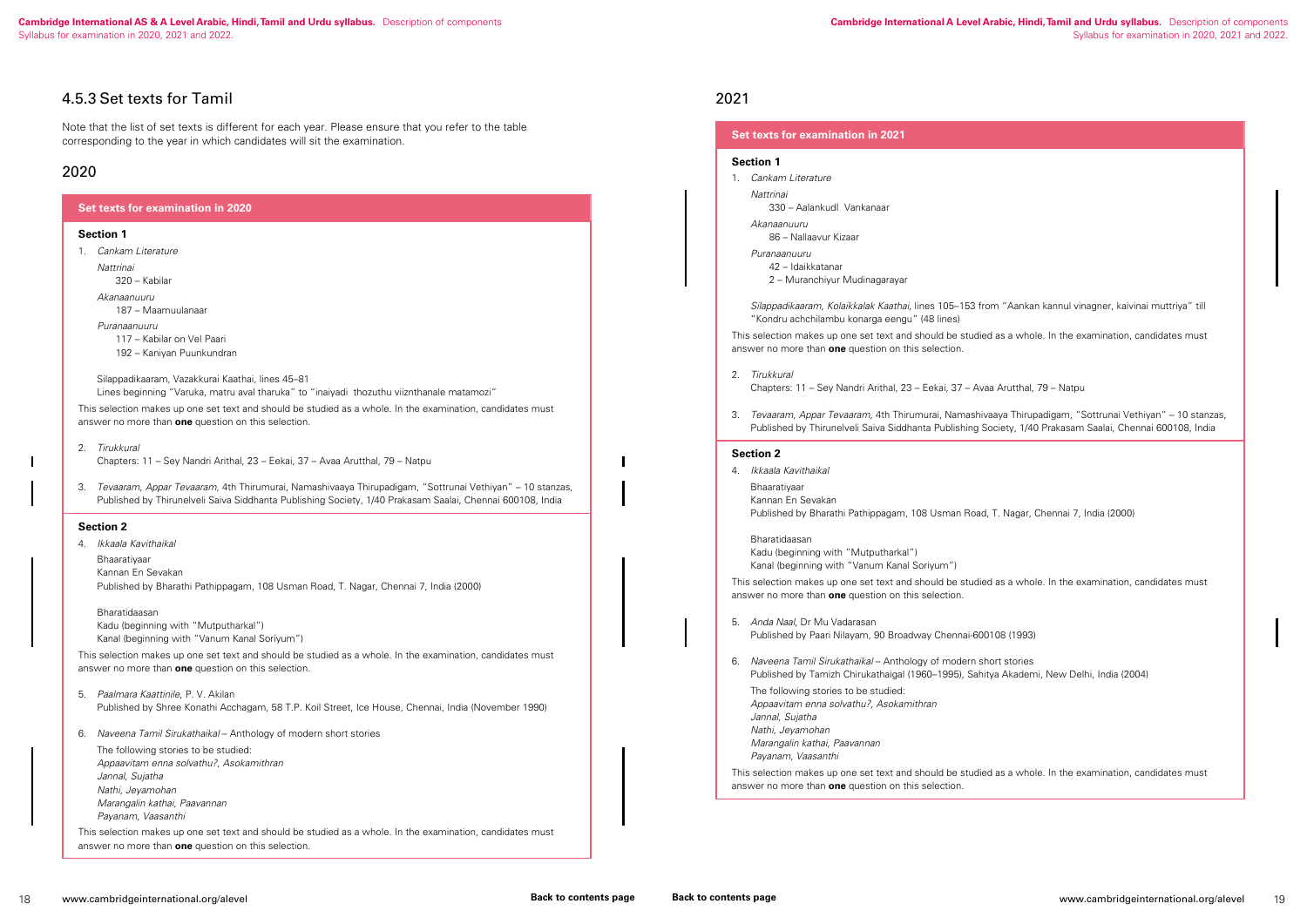ed as a whole. In the examination, candidates must

### 2022

| <b>Set texts for examination in 2022</b> |  |
|------------------------------------------|--|
|                                          |  |

#### **Section 1**

1. *Cankam Literature*

*Nattrinai*

330 – AalankudI Vankanaar

*Akanaanuuru*

86 – Nallaavur Kizaar

*Puranaanuuru*

- 42 Idaikkatanar
- 2 Muranchiyur Mudinagarayar

 *Silappadikaaram, Kolaikkalak Kaathai*, lines 105–153 from "Aankan kannul vinagner, kaivinai muttriya" till Kondru achchilambu konarga eengu" (48 lines)

This selection makes up one set text and should be studied as a whole. In the examination, candidates must answer no more than **one** question on this selection.

2. *Tirukkural*

Chapters: 11 – Sey Nandri Arithal, 23 – Eekai, 37 – Avaa Arutthal, 79 – Natpu

3. *Tevaaram, Appar Tevaaram,* 4th Thirumurai, Namashivaaya Thirupadigam, "Sottrunai Vethiyan" – 10 stanzas, Published by Thirunelveli Saiva Siddhanta Publishing Society, 1/40 Prakasam Saalai, Chennai 600108, India

#### **Section 2**

4. *Ikkaala Kavithaikal*

Bhaaratiyaar Kannan En Sevakan Published by Bharathi Pathippagam, 108 Usman Road, T. Nagar, Chennai 7, India (2000)

Bharatidaasan Kadu (beginning with "Mutputharkal") Kanal (beginning with "Vanum Kanal Soriyum")

This selection makes up one set text and should be studied as a whole. In the examination, candidates must answer no more than **one** question on this selection.

- 5. *Anda Naal*, Dr Mu Vadarasan Published by Paari Nilayam, 90 Broadway Chennai-600108 (1993)
- 6. *Naveena Tamil Sirukathaikal* Anthology of modern short stories
	- The following stories to be studied: *Appaavitam enna solvathu?, Asokamithran Jannal, Sujatha Nathi, Jeyamohan Marangalin kathai, Paavannan Payanam, Vaasanthi* Published by Tamizh Chirukathaigal (1960–1995), Sahitya Akademi, New Delhi, India (2004)

This selection makes up one set text and should be studied as a whole. In the examination, candidates must answer no more than **one** question on this selection.

### 4.5.4 Set texts for Urdu

#### **Set texts for examination in 2020, 2021 and 2022**

#### **Section 1**

Students may use any edition of the set texts provided that it is not an abridged or simplified version. 1. Ghazlein

Mir Taqi Mir

 *Dekh to dil ke jan se uthta hai (Yeh dhuaan sa kahan se uthta hai) Mir Darya hey sune sher Zabani Uski (Allah Allah Re tabiat Ki rawani Uski) Patta Patta Boota Boota Hal Hamara jaane Hey (Jaane Na Jaane Gul He Na Jaane Baagh Toh Saara Jaane Hey)*

Mir Dard

 *Hum tujh se kiss hawas ki falak justuju karein (Dil hi nahin raha hai jo kuch aarzoo karein) Arz o-sama kahan teri wus'at ko pa sake (Mera hi dil hai woh ke jahan tu sama sake) Tujhi ko jo yaan jalwa farma na dekha (Baraabar hai dunya ko dekha na dekha)*

Aatish

 *Yeh aarzoo thi tujhe gul Ke ru baru karte (Hum aur bulbul e betaab guftagu karte) Jala Main Shama Ki Manind Umr Bhar Khamosh (Tamam Umr kati Qissa Mukhtasar Khamosh) Dehan par hain un ke gumaan kaisse kaisse (Kalaam aate hain darmiyaan kaisse kaisse)*

#### Ghalib

 *Aah KO chahye Ik Umr Asar Hone Tak (Kon Jeeta Hey Teri Zulf Ke Sar Hone Tak) Bazicha e Atfal Hey Duniya Mere Aage (Hota Hey Shab- o- Roz Tamasha Mere Aage) Dil hi to hai na sango-khisht dard se bhar na aae kyun (Roeinge hum hazaar baar koi humein sataae kyun)*

#### Hasrat

 *Husn e beparwa ko khudbeen o khudaara kar diya (Kia kiya mein ne ke izhaar e tamanna kar diya) Chupke chupke raat din aansoo bahana yaad hai (Hum ko ab tak aashiqi ka wo zamaana yaad hai) Bhulaata laakh hoon lekin baraabar yaad aate hain (Ilaahi tark e ulfat par wo kyunkar yaad aate hain)* This selection makes up one set text and should be studied as a whole. In the examination, candidates must

answer no more than **one** question on this selection.

| 2. | Nazmein |                                                                                                                               |
|----|---------|-------------------------------------------------------------------------------------------------------------------------------|
|    | Nazir   | Aadmi Namaa<br>Dunya Daarul Mukafaat Hay<br>Rotiyan                                                                           |
|    | lgbal   | Roh-e-Arzi Adam Ka Istaqbal Ker Ti Hei<br>Sarmaya-o-Mehnat<br>Jibrill-aur-Ibliss                                              |
|    | Faiz    | Nissar Mein Teri Galyon Pe<br>Mujh Se Pehli Si Mohabbat<br>Dard Aaye Ga Dabe Paaon                                            |
|    | Saahir  | Taj Mahal<br>Kabhi Kabhi<br>Aawaaz-e-Adam                                                                                     |
|    |         | This selection makes up one set text and should be studied as a<br>answer no more than <b>one</b> question on this selection. |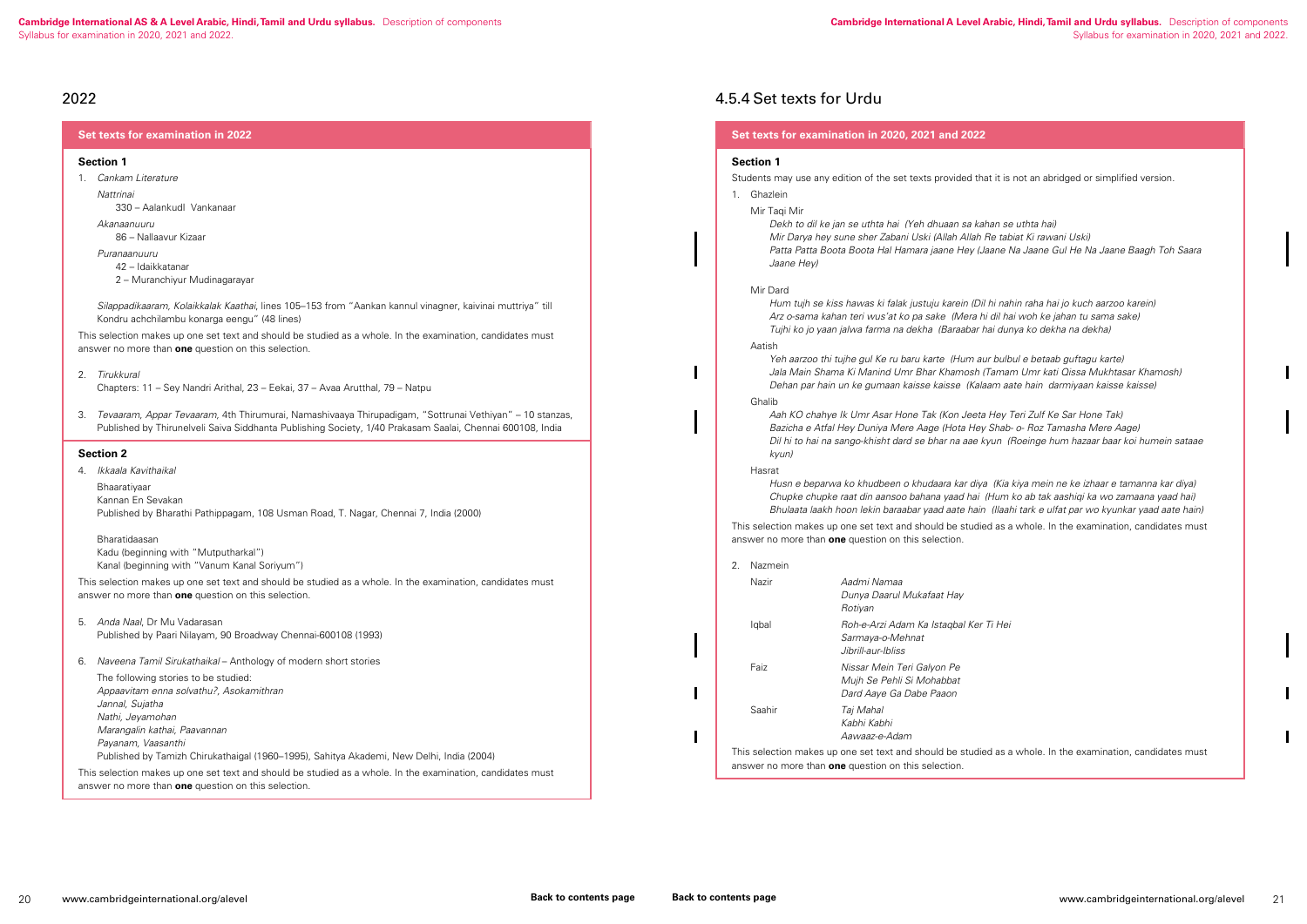<span id="page-12-0"></span>

|                                                                                                                                                                   |                                                                                                                                                                                    | Set texts for examination in 2020, 2021 and 2022 continued                           |  |  |
|-------------------------------------------------------------------------------------------------------------------------------------------------------------------|------------------------------------------------------------------------------------------------------------------------------------------------------------------------------------|--------------------------------------------------------------------------------------|--|--|
|                                                                                                                                                                   | <b>Section 1 continued</b>                                                                                                                                                         |                                                                                      |  |  |
| 3.                                                                                                                                                                | Nazmein                                                                                                                                                                            |                                                                                      |  |  |
|                                                                                                                                                                   | Josh Malih Abadi                                                                                                                                                                   | Husn Aur Mazdoori<br>Albeli Subh<br>Shikast-e-Zindaan ka Khaab                       |  |  |
|                                                                                                                                                                   | Nun Mim Rashid                                                                                                                                                                     | Mere Bhi Hain Kuch Khaab<br>Mein Usay Wakif-e-Ulfat na Karoon<br>Zindagi Se Darte Ho |  |  |
|                                                                                                                                                                   | Asrar-UI Haq Majaz Aaj Ki Raat                                                                                                                                                     | Awara<br>Nau Jawan Se                                                                |  |  |
|                                                                                                                                                                   | Akhtara-Ul Imaan                                                                                                                                                                   | Yadein<br>Aik larka<br>Masjid                                                        |  |  |
| This selection makes up one set text and should be studied as a whole. In the examination, candidates must<br>answer no more than one question on this selection. |                                                                                                                                                                                    |                                                                                      |  |  |
|                                                                                                                                                                   | <b>Section 2</b>                                                                                                                                                                   |                                                                                      |  |  |
| 4.                                                                                                                                                                |                                                                                                                                                                                    | Umrao Jan Ada, Mirza Mohammad Hadi Ruswa                                             |  |  |
| 5.                                                                                                                                                                | Afsané                                                                                                                                                                             |                                                                                      |  |  |
|                                                                                                                                                                   | Pos Ki Raat, Premchand<br>Lajwantee, Rajinder Singh Bedi<br>Toba Tek Singh, Sa'dat Hasan Manto<br>Nazaara Darmiyan Hai, Qurat Ul Ain Haider<br>Maha Lakshmi Ka Pul, Krishn Chander |                                                                                      |  |  |

- daily routine; school; the individual's way of life; living conditions
- advantages and disadvantages of urban and rural life; transport and communications; shopping; housing
- the role and influence of the media; the power of advertising
- healthy eating; fast-food; national traditions of eating and drinking
- violence and crime; drug-related crime; the role of the police; law-enforcement
- the role of philosophy and belief in a local, national and an international context; attitudes towards different beliefs and philosophical issues; philosophical and religious practices/groups; values and morality
- healthy living; exercise; dieting; drugs; health care provision; stress; AIDS

This selection makes up one set text and should be studied as a whole. In the examination, candidates must answer no more than **one** question on this selection.

6. *Anar Kali*, Imtiaz Ali Taj

## **5 Topic areas – further guidance**

Teachers can explore the topic areas **in any way they choose**. The following examples (which are not prescriptive) are a useful guide to planning courses. All these suggestions, and other themes chosen by the teacher from within the topic areas, should be studied with reference to countries/communities where the language is spoken.

### **Human relationships – family – generation gap – young people**

- family activities; new patterns of family relationships; the status of the elderly and responsibility for their care
- generation gap; conflicts in the family circle; young people and the older generation; attitudes of young people to the family environment
- young people; young people and their peer group; young people as a target group for advertisers and politicians

#### **Patterns of daily life – urban and rural life – the media – food and drink – law and order – philosophy and belief – health and fitness**

### **Work and leisure – equality of opportunity – employment and unemployment – sport – free time activities – travel and tourism – education – cultural life/heritage**

- women in society and in the workforce; equality of opportunity for minority groups
- preparation for work and job opportunities; career plans; qualifications and job routines; plight of the unemployed, areas of high unemployment; demise of traditional industries; possible solutions, immigrant workers
- individual and team sports; amateur and professional sport
- value of leisure; balance between leisure and work; planning leisure time
- tourism as a modern phenomenon; friction between tourists and local inhabitants; holidays and foreign travel
- education systems and types of school; patterns of curriculum; relationship between education and training; further and higher education provision; examinations
- the world of the arts; significant figures and trends in the arts; the place of culture and the arts in the life of the nation

### **War and peace – social and economic development**

- conflicts in the world: ethnic, religious, ideological
- positive and negative aspects of social and economic development; recent and predicted trends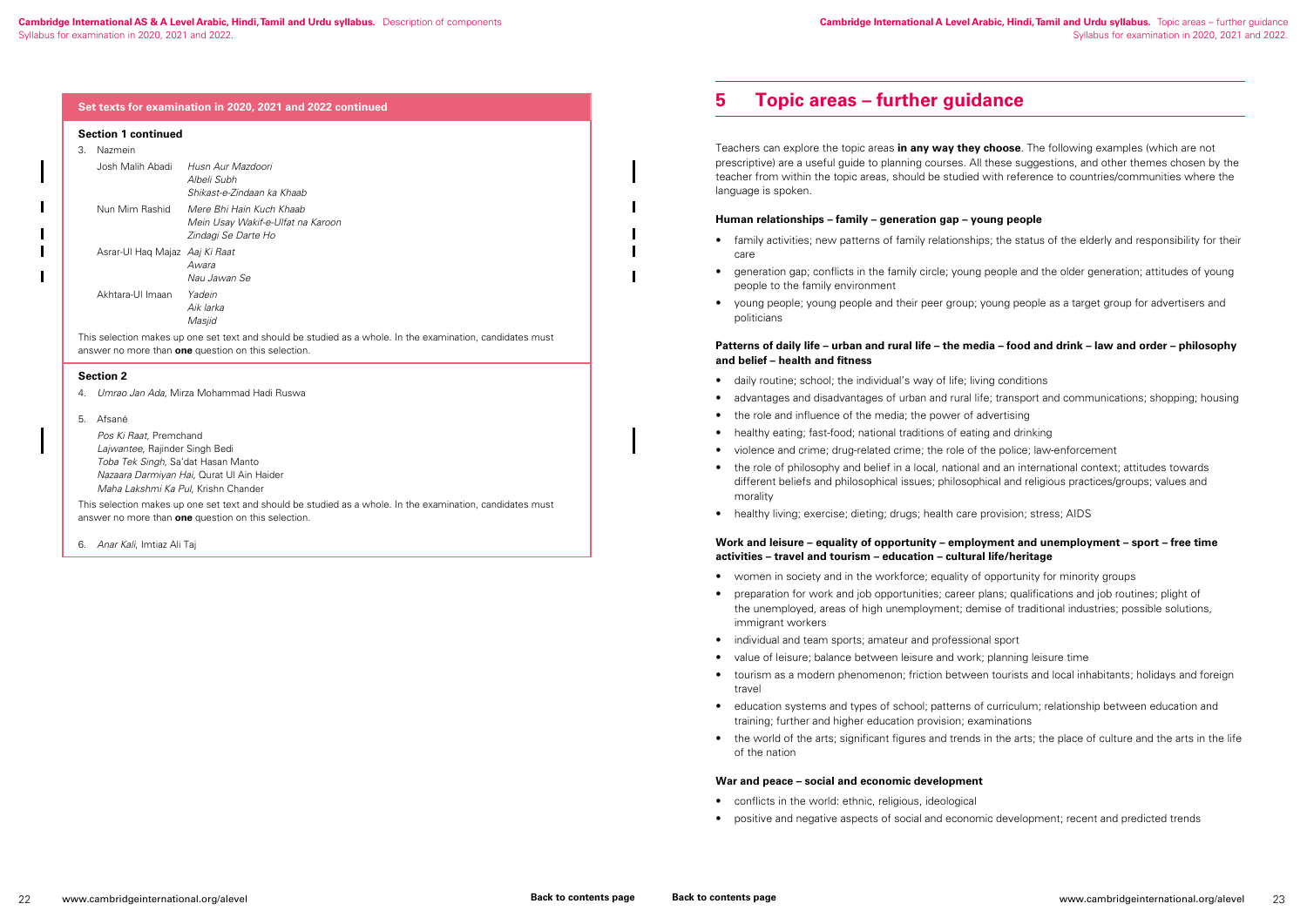#### <span id="page-13-0"></span>**Medical advances – scientific and technological innovation**

- the individual in his/her surroundings; effect of environment on individuals; protest action to protect one's locality; ways of contributing to environmental awareness
- global warming; acid rain; air pollution; water pollution; noise pollution; destruction of rain forests; damage to animal world; solutions and cost implications
- saving endangered species and landscapes
- advances in the treatment of disease; ethical issues of medical and other technologies
- cloning; genetic modifications; modern communications systems

#### **Environment – pollution – conservation**

#### **Contemporary aspects of the country/ies where the language is spoken**

• e.g. political, regional, social issues

### **6 Mark schemes**

## 6.1 Component 2: Reading and Writing

### Quality of Language – Accuracy (Questions 3, 4 and 5)

#### **5 Very good**

Consistently accurate. Only very few errors of minor significance. Accurate use of more complex structures (verb forms, tenses, prepositions, word order).

#### **4 Good**

Higher incidence of error than above, but clearly has a sound grasp of the grammatical elements in spite of lapses. Some capacity to use accurately more complex structures.

#### **3 Sound**

Fair level of accuracy. Common tenses and regular verbs mostly correctly formed. Some problems in forming correct agreement of adjectives. Difficulty with irregular verbs, use of prepositions.

#### **2 Below average**

Persistent errors in tense and verb forms. Prepositions frequently incorrect. Recurrent errors in agreement of adjectives.

#### **0–1 Poor**

Little or no evidence of grammatical awareness. Most constructions incomplete or incorrect. Consistent and repeated error.

### **Additional marking guidance for Quality of Language – Questions 3 and 4**

The five marks available for Quality of Language are awarded **globally** for the whole performance on each set of answers.

A concise answer, containing all mark-bearing components for Content is scored on the full range of marks for language, i.e. length does not determine the Quality of Language mark.

#### **Answers scoring 0 for Content** cannot contribute to the overall Quality of Language mark.

Identify the answer(s) scoring 0 for Content in the whole set of answers. Then add together the number of Content marks available for each of these questions and reduce the Quality of Language mark according to the following table:

| <b>Total Content marks available on questions</b><br>where a candidate scores 0 | <b>Reduce Quality of Language mark by:</b> |
|---------------------------------------------------------------------------------|--------------------------------------------|
| $2 - 3$                                                                         |                                            |
| $4 - 5$                                                                         |                                            |
| $6 - 7$                                                                         | 3                                          |
| $8 - 14$                                                                        |                                            |
| 15                                                                              | 5                                          |

**Note:** A minimum of one mark for Quality of Language should be awarded if there are any Content marks at all (i.e. 0 Quality of Language marks only if 0 Content marks).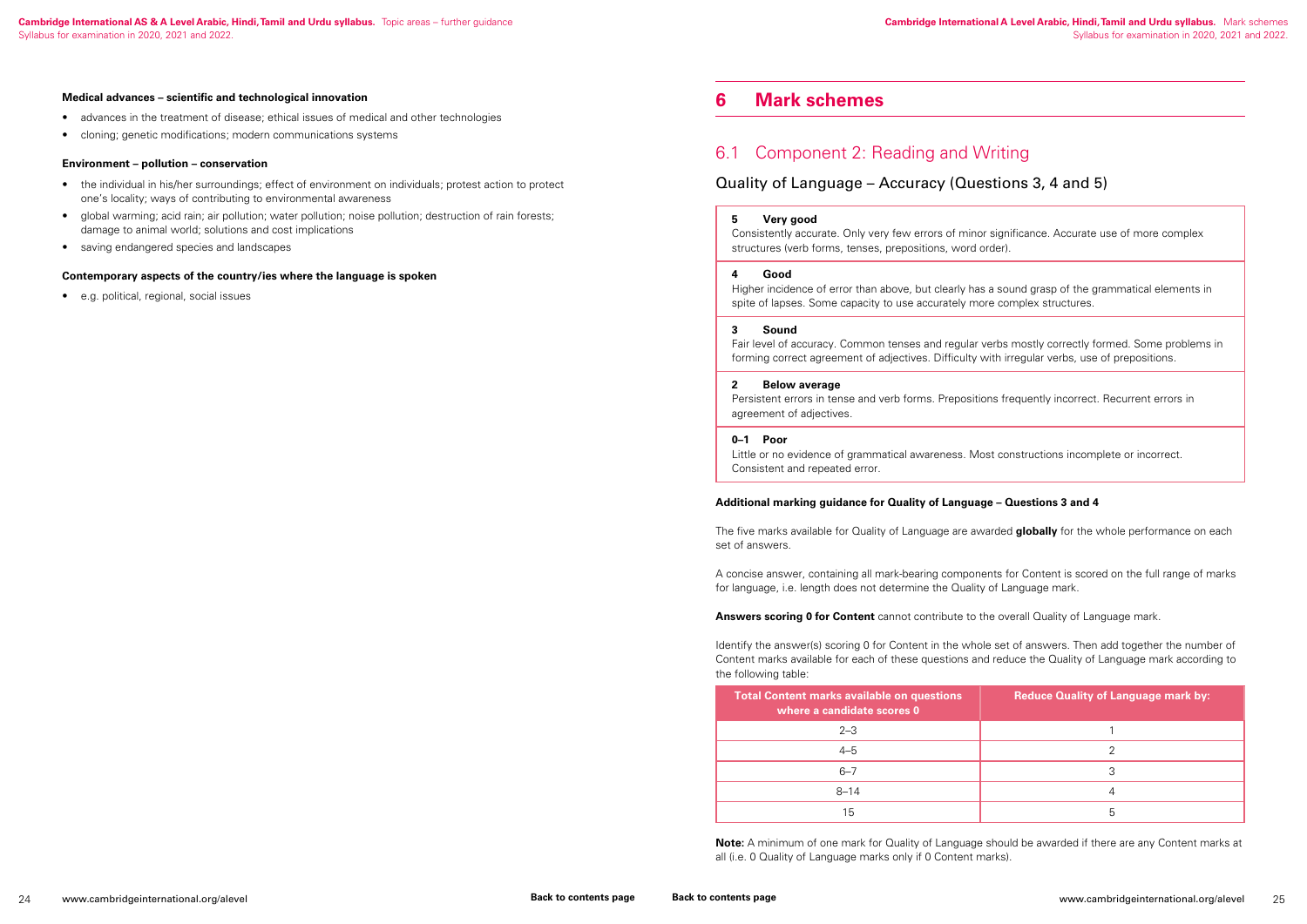### <span id="page-14-0"></span>Response to the passage (Question 5)

This should be marked as a mini-essay according to the variety and interest of the opinions and views expressed, the candidate's response to the original text stimulus, and their ability to express a personal point of view. Additional guidance on marking specific questions will be given to examiners.

### **5 Very good**

Varied and interesting ideas, showing an element of flair and imagination, a capacity to express a personal point of view.

#### **4 Good**

Not the flair and imagination of the best candidates, but work still shows an ability to express a range of ideas, maintain interest and respond to the issues raised.

#### **3 Sound**

A fair level of interest and ideas. May concentrate on a single issue, but there is still a response to ideas in the text.

#### **2 Below average**

Limited range of ideas; rather humdrum. May disregard the element of response to the text, and write a largely unrelated free-composition.

#### **0–1 Poor**

Few ideas to offer on the theme. Banal and pedestrian. No element of personal response to the text. Repeated error.

## 6.2 Component 3: Essay

#### **Language (24 marks) Content (16 marks)**

#### **21–24 Very good**

Confident use of complex sentence patterns, generally accurate, extensive vocabulary, good sense of idiom.

#### **14–16 Very good**

Detailed, clearly relevant and well illustrated; coherently argued and structured.

#### **16–20 Good**

Generally sound grasp of grammar in spite of quite a few lapses; reads reasonably; some attempt at varied vocabulary.

#### **11–13 Good**

Sound knowledge and generally relevant; some ability to develop argument and draw conclusions.

#### **10–15 Adequate**

A tendency to be simple, clumsy or laboured; some degree of accuracy; inappropriate use of idiom.

#### **7–10 Adequate**

Some knowledge, but not always relevant; a more limited capacity to argue.

#### **5–9 Poor**

Consistently simple or pedestrian sentence patterns with persistent errors; limited vocabulary.

### **3–6 Poor**

Some attempt at argument, tends to be sketchy or unspecific; little attempt to structure an argument; major misunderstanding of question.

### **0–4 Very poor**

Only the simplest sentence patterns, little evidence of grammatical awareness, very limited vocabulary.

#### **0–2 Very poor**

Vague and general, ideas presented at random.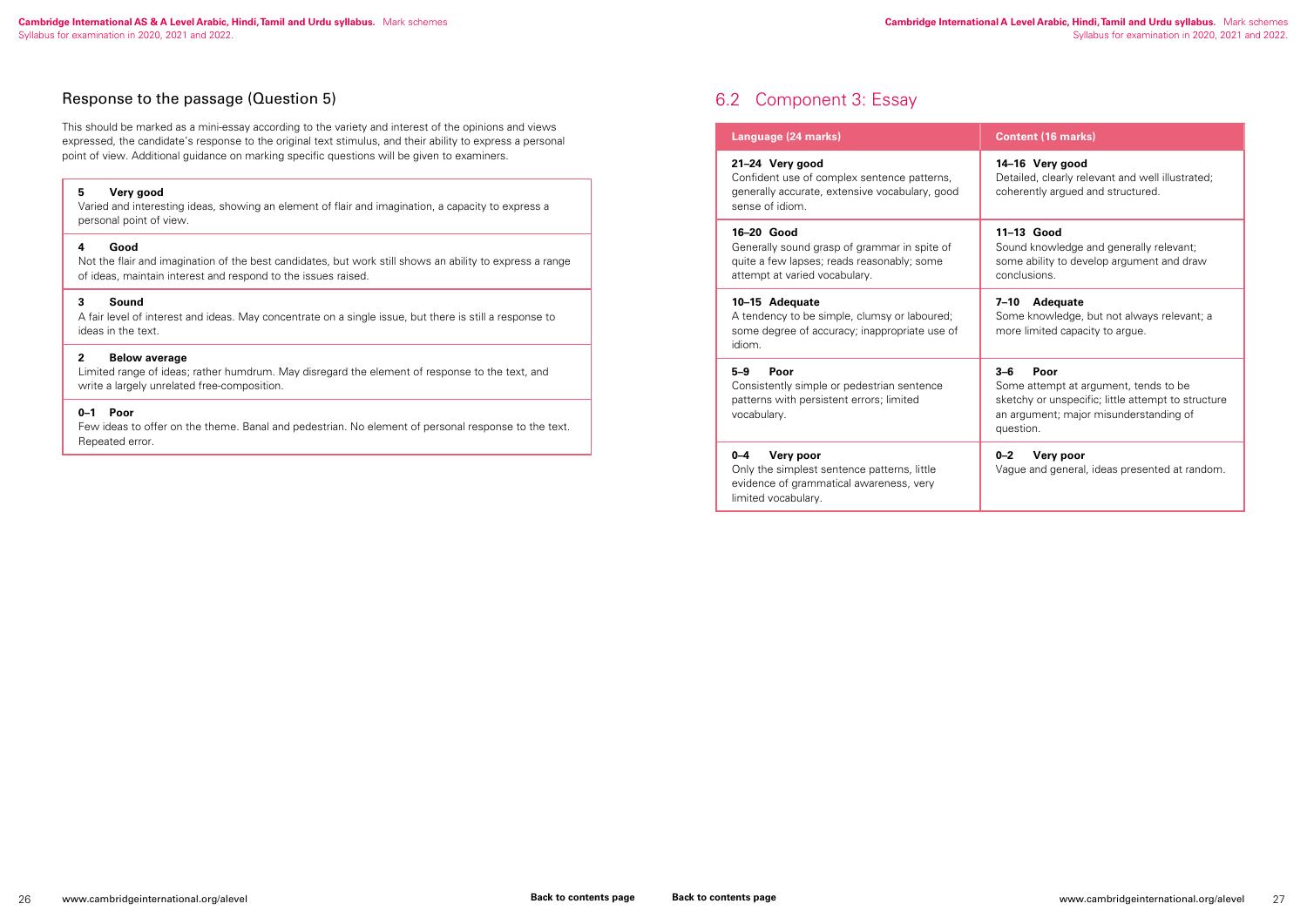$25$  material, thorough knowledge, considerable tions, understanding of some literary techniques. uld be considered in this band even if there are still

### <span id="page-15-0"></span>6.3 Component 4: Texts

Candidates must write their answers in the target language. Examiners will look for a candidate's ability to communicate effectively and will ignore linguistic errors which do not impede communication.

#### **Passage-based questions**

Examiners should consider the extent to which candidates have been able to identify the significant issues raised in the passage and, where appropriate, have applied these to the text as a whole. The passage is a stimulus passage, to be used as a springboard to give candidates a starting point for their answer. Examiners should allow candidates to use the passage as they choose, and ask themselves how successfully the candidates have manipulated their material and to what extent they have shown depth of awareness and knowledge of the workings of the text under discussion. This is not an exercise in literary criticism: Examiners should reward candidates whose answers show good understanding of how a text works and how an author has conveyed the key issues.

#### **Essay questions**

A prime consideration is that candidates show detailed knowledge and understanding of the text.

#### **Extracts from Examiners' Notes**

**20–21** Very good. Close attention to detail of passages, controlled structure, perceptive use of iaracters. Ability to look beyond the immediate of author's intentions and of underlying themes.

Ite does not simply reproduce information: can clear conclusion. Good focus on passages. Some approach and aptly chosen illustrations.

**16–17** Palevant. Some attempt to analyse and compare, in full control of material; solid but indiscriminate. this category: they tend to write far too much as have learnt. Focused, coherent essays which lack anding of the text should also be considered for this

sed than work in the 12–13 band: the candidate uestion without being able to develop a very s and white approach. Some narrative and 'learnt' ork in the 12–13 band. Many candidates probably fall

of plot and characters. Makes assertions without being able to illustrate or dependent on antitude and points. Probably still too dependent on narrative and isible attempt to relate these to the question. Can t passage.

This paper is intended to test candidates' knowledge of a text and their ability to use this knowledge to answer questions in a clear and focused manner. A sophisticated literary approach is not expected (though at the highest levels it is sometimes seen), but great value is placed on evidence of a firsthand response and thoughtful, personal evaluation of what candidates have read. Candidates may have been encouraged to depend closely on prepared notes and quotations: quotation for its own sake is not useful, though it will not be undervalued if used appropriately to illustrate a point in the answer.

Candidates do not tend to show **all** the qualities or faults described in any one mark-band. Examiners attempt to weigh all these up at every borderline, in order to see whether the work can be considered for the category above. At the lower levels, the answer may mention a few 'facts' but these may be so poorly understood, badly organised and irrelevant that it falls into category 10–11; or there may be just enough sense of understanding and focus for the examiner to consider the 12–13 band. Again, at a higher level, an answer may be clear, solid and conscientious (perhaps 18–19), without showing quite the control and attention to perceptively chosen detail which would justify 20 or more.

**10–11** Some very basic material but not much sense of understanding or ability to answer the passage but uses it as a springboard for storytelling cters. Very general, unspecific approach. Random, evance should be looked for in case the answer can

**6** O-5 band. The candidate may have read the text rest bones of the plot or half-remembered notes. idate may have problems with the language and will

Examiners take a positive and flexible approach and, even when there are obvious flaws in an answer, reward evidence of knowledge and especially any signs of understanding and careful organisation.

> **0–5** No discernible material. Often very inadequate language. Marks in this section are awarded al sentence or two showing a glimpse of knowledge, e to the question. It is possible for a candidate writedge at all (have they read the book?), or only jue general remarks unrelated to either text or

Candidates are expected to write 500–600 words for each of their answers. Candidates who write more than 600 words cannot be placed higher than the 16–17 category in the Mark Scheme.

| <b>Marks</b> | <b>Description</b>                                                                                                                                                                                                                                        |
|--------------|-----------------------------------------------------------------------------------------------------------------------------------------------------------------------------------------------------------------------------------------------------------|
| $22 - 25$    | Exceptional work. Excellent ability to organis<br>sensitivity to language and to author's intent<br>Really articulate and intelligent answers shor<br>flaws and omissions.                                                                                |
| $20 - 21$    | Very good. Close attention to detail of passa<br>illustration, good insight when discussing ch<br>material and to show some understanding o                                                                                                               |
| $18 - 19$    | Thoroughly solid and relevant work. Candida<br>discuss and evaluate material and come to c<br>limitations of insight but coherent, detailed a                                                                                                             |
| $16 - 17$    | Painstaking. Sound knowledge of texts; mair<br>some sense of understanding. Possibly not i<br>Many very conscientious candidates fall into<br>they are reluctant to leave out anything they<br>really solid detail but convey a good understa<br>band.    |
| $14 - 15$    | Fair relevance and knowledge. Better organis<br>probably understands the demands of the qu<br>thorough response. Still a fairly simple, black<br>material but better control and focus than we<br>into this category.                                     |
| $12 - 13$    | Sound, if simple and superficial, knowledge<br>being able to illustrate or develop points. Pro<br>memorised oddments but there may be a vi<br>extract one or two relevant points from a set                                                               |
| $10 - 11$    | Some very basic material but not much sens<br>question. The candidate rarely reads the set<br>and memorised bits and pieces about charad<br>bitty structure. Signs of organisation and rele<br>be considered for a mark in the 12-13 band.                |
| $6 - 9$      | Marginally more knowledge here than in the<br>but is probably unable to see beyond the bar<br>Insubstantial; very little relevance. The candio<br>be unable to express ideas comprehensibly.                                                              |
| $0 - 5$      | No discernible material. Often very inadequa<br>almost on the basis of quantity: up to 3 for a<br>4 or 5 where there is also a hint of relevance<br>to write a whole page demonstrating no kno<br>misunderstood background facts or very vag<br>question. |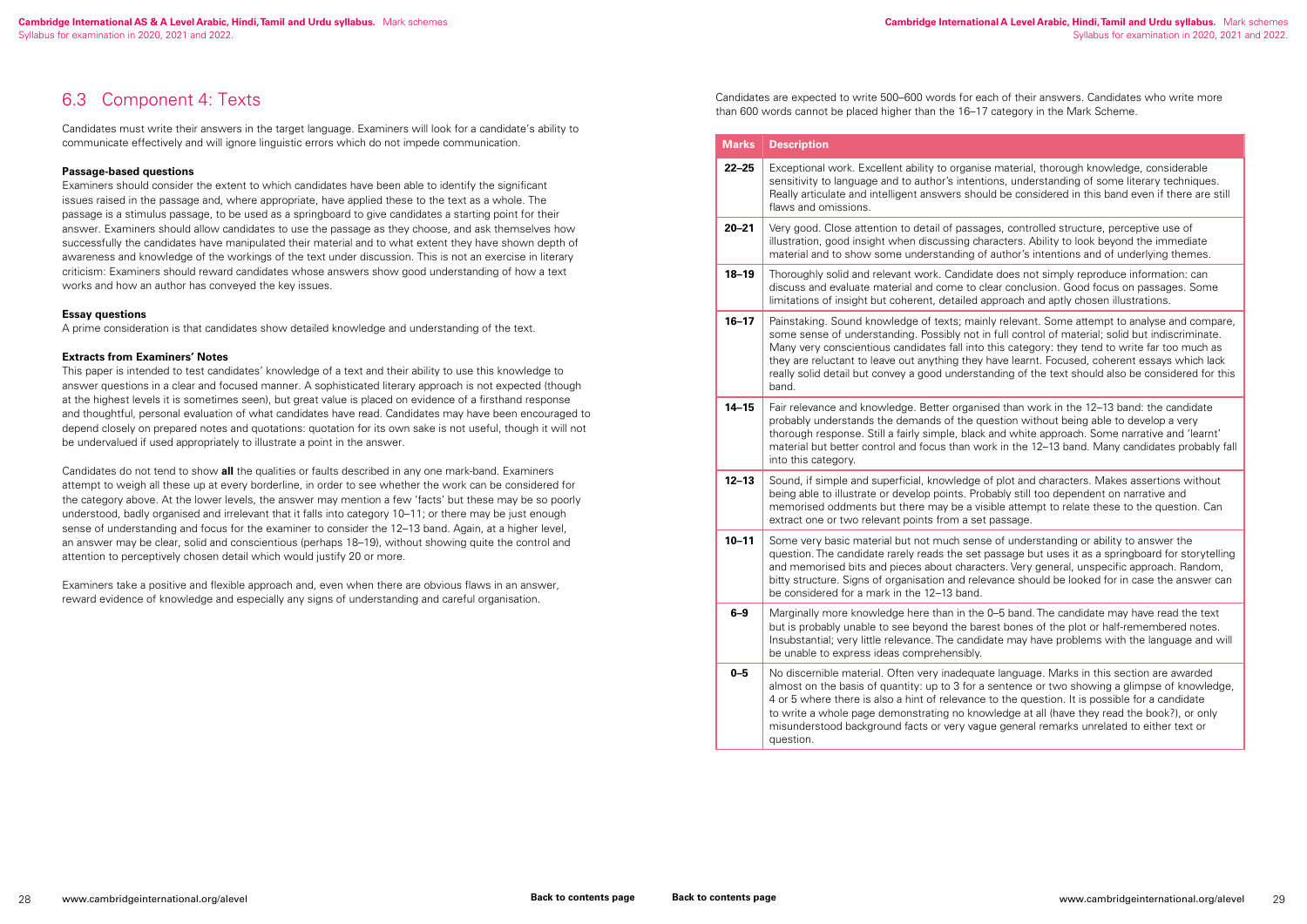We have taken great care in the preparation of this syllabus and related assessment materials to avoid bias of any kind. To comply with the UK Equality Act (2010), we have designed this qualification with the aim of avoiding direct and indirect discrimination.

### <span id="page-16-0"></span>**7 Other information**

### Equality and inclusion

The standard assessment arrangements may present unnecessary barriers for candidates with disabilities or learning difficulties. Arrangements can be put in place for these candidates to enable them to access the assessments and receive recognition of their attainment. Access arrangements will not be agreed if they give candidates an unfair advantage over others or if they compromise the standards being assessed. Candidates who are unable to access the assessment of any component may be eligible to receive an award based on the parts of the assessment they have taken.

Information on access arrangements is found in the *Cambridge Handbook*, which can be downloaded from the website www.cambridgeinternational.org/examsofficers

### Language

This syllabus is available in English only. The associated assessment materials are in the target language.

## Grading and reporting

Cambridge International A Level results are shown by one of the grades A\*, A, B, C, D or E, indicating the standard achieved, A\* being the highest and E the lowest. 'Ungraded' indicates that the candidate's performance fell short of the standard required for grade E. 'Ungraded' will be reported on the statement of results but not on the certificate. The letters Q (result pending), X (no result) and Y (to be issued) may also appear on the statement of results but not on the certificate.

Cambridge International AS Level results are shown by one of the grades a, b, c, d or e, indicating the standard achieved, 'a' being the highest and 'e' the lowest. 'Ungraded' indicates that the candidate's performance fell short of the standard required for grade 'e'. 'Ungraded' will be reported on the statement of results but not on the certificate. The letters Q (result pending), X (no result) and Y (to be issued) may also appear on the statement of results but not on the certificate.

If a candidate takes a Cambridge International A Level and fails to achieve grade E or higher, a Cambridge International AS Level grade will be awarded if both of the following apply:

- the components taken for the Cambridge International A Level by the candidate in that series included all the components making up a Cambridge International AS Level
- the candidate's performance on the AS Level components was sufficient to merit the award of a Cambridge International AS Level grade.

### Exam administration

To keep our exams secure, we produce question papers for different areas of the world, known as 'administrative zones'. We allocate all Cambridge schools to one administrative zone determined by their location. Each zone has a specific timetable. Some of our syllabuses offer candidates different assessment options. An entry option code is used to identify the components the candidate will take relevant to the administrative zone and the available assessment options.